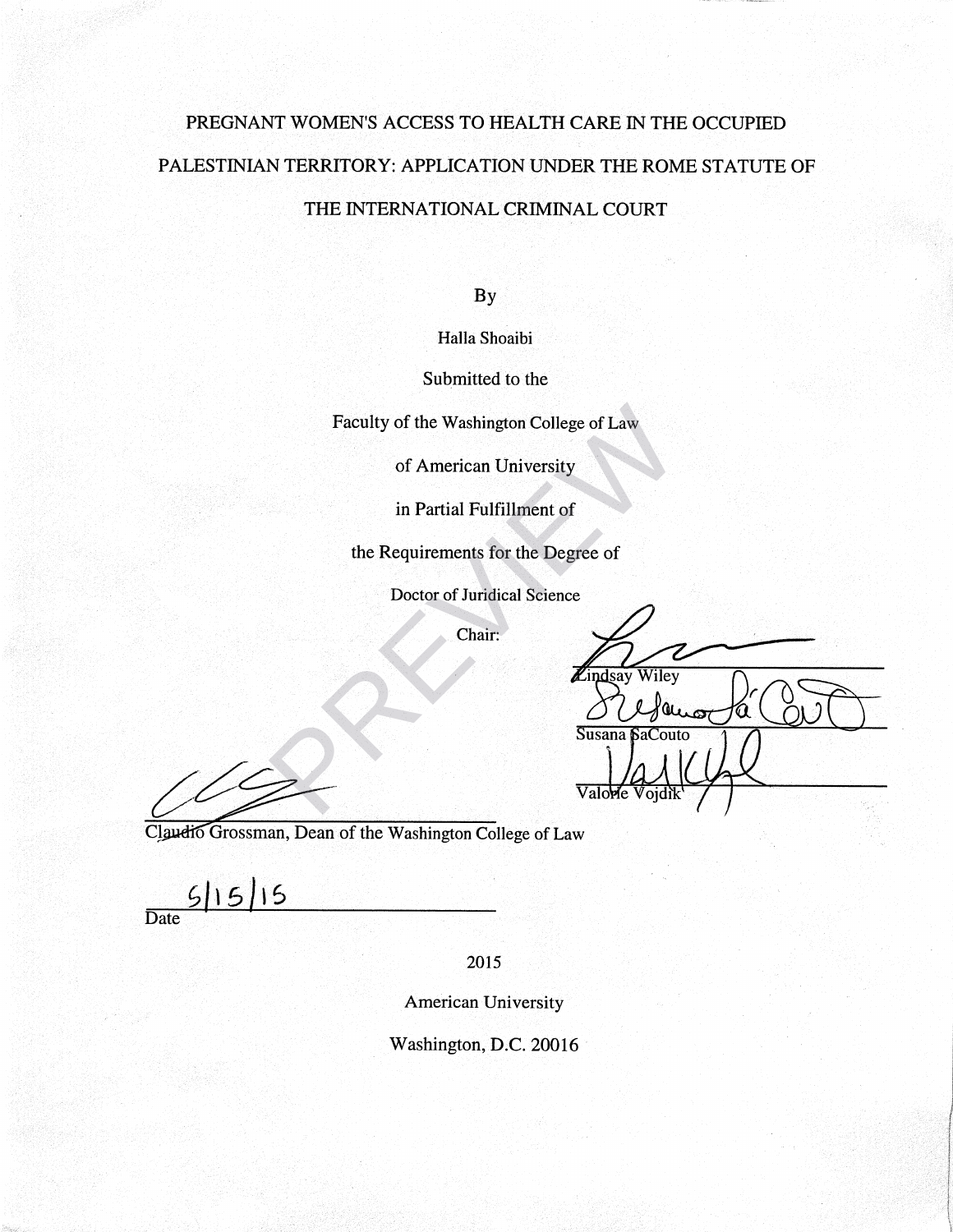UMI Number: 3703359

All rights reserved

INFORMATION TO ALL USERS The quality of this reproduction is dependent upon the quality of the copy submitted.

In the unlikely event that the author did not send a complete manuscript and there are missing pages, these will be noted. Also, if material had to be removed, a note will indicate the deletion.



UMI 3703359

Published by ProQuest LLC (2015). Copyright in the Dissertation held by the Author.

Microform Edition © ProQuest LLC. All rights reserved. This work is protected against unauthorized copying under Title 17, United States Code



ProQuest LLC. 789 East Eisenhower Parkway P.O. Box 1346 Ann Arbor, MI 48106 - 1346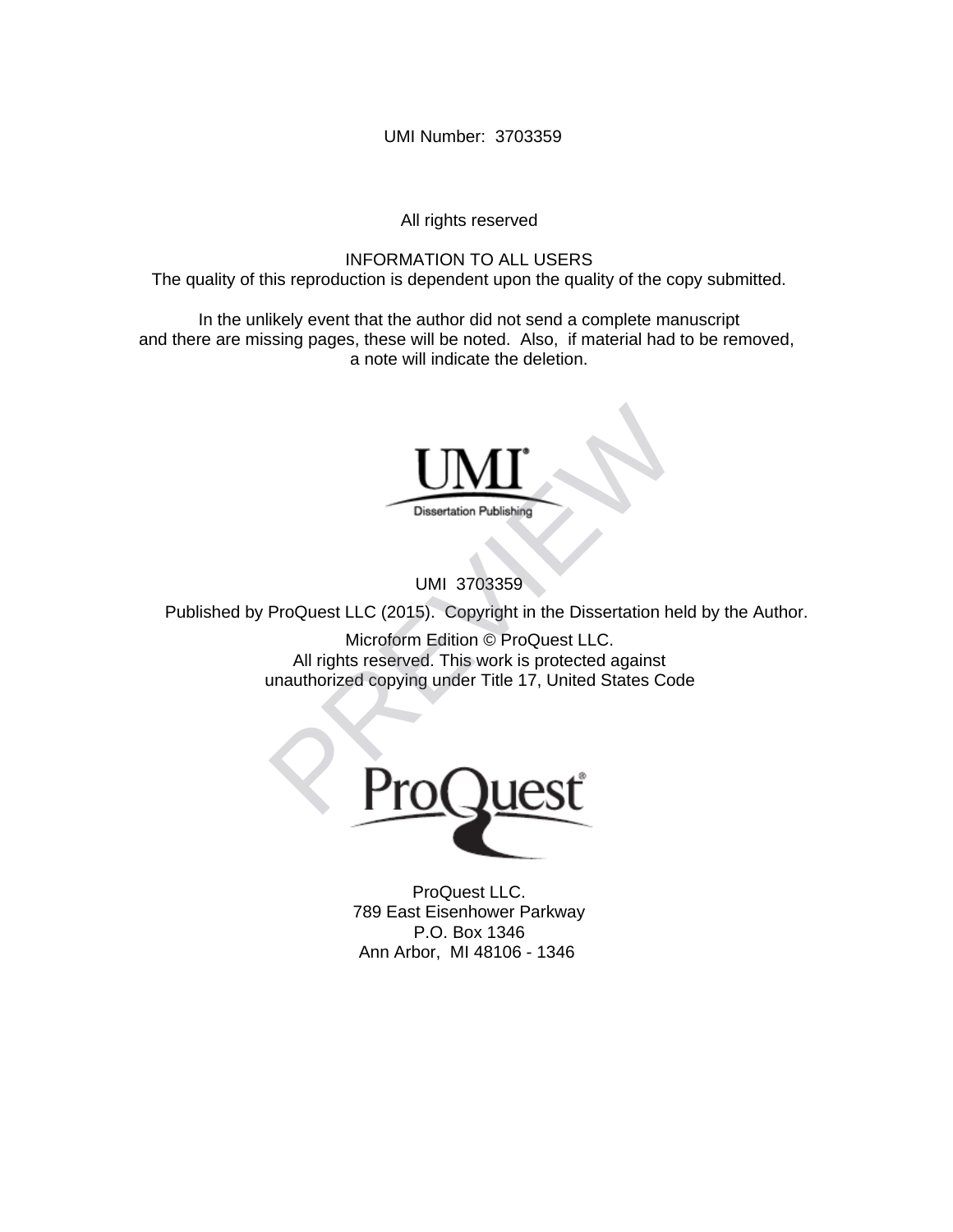© COPYRIGHT

by

Halla Shoaibi

2015

## ALL RIGHTS RESERVED

PREVIEWS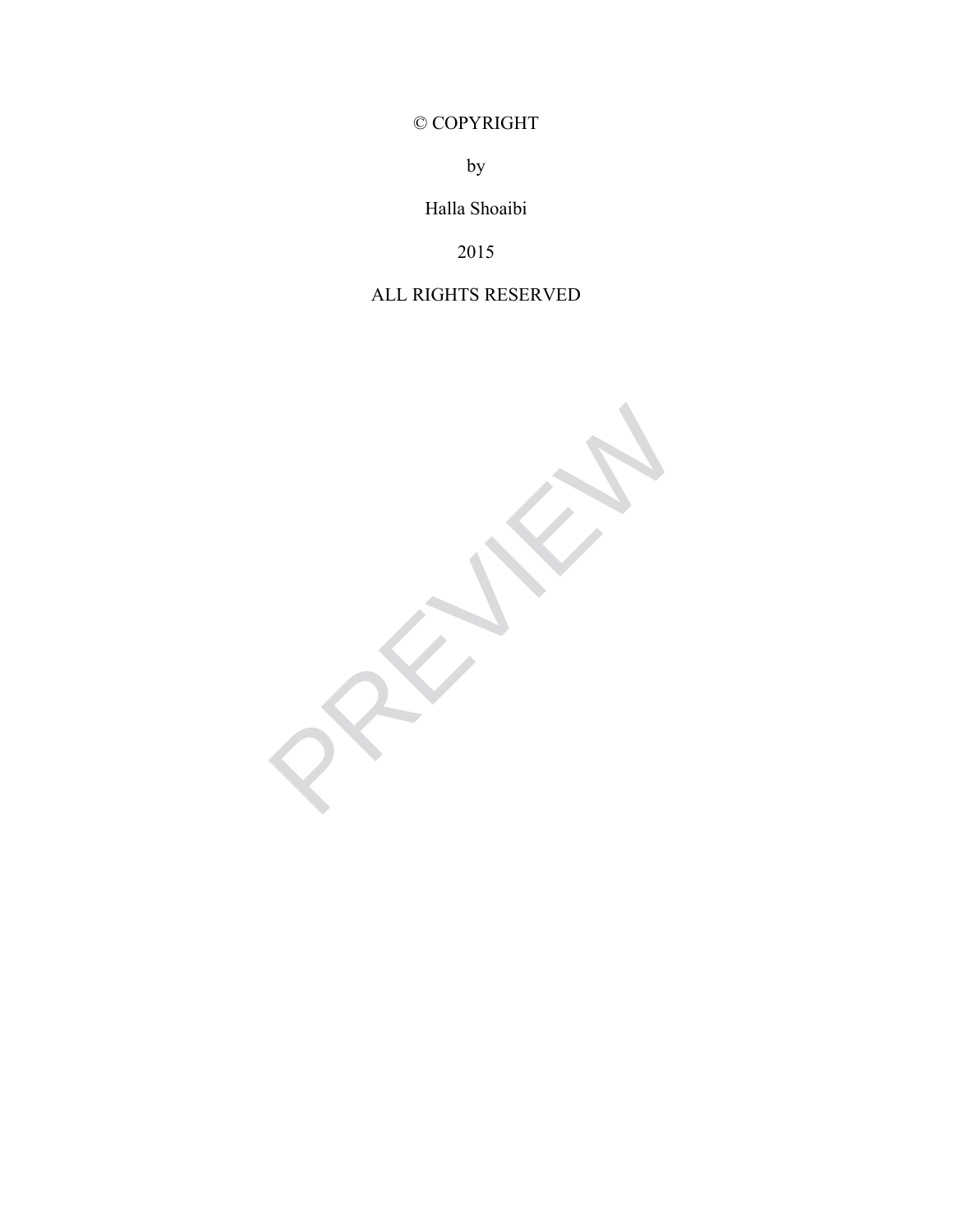I Dedicate This Work To The Women Who Never Forget, But Are Always Forgotten

PREVIEWS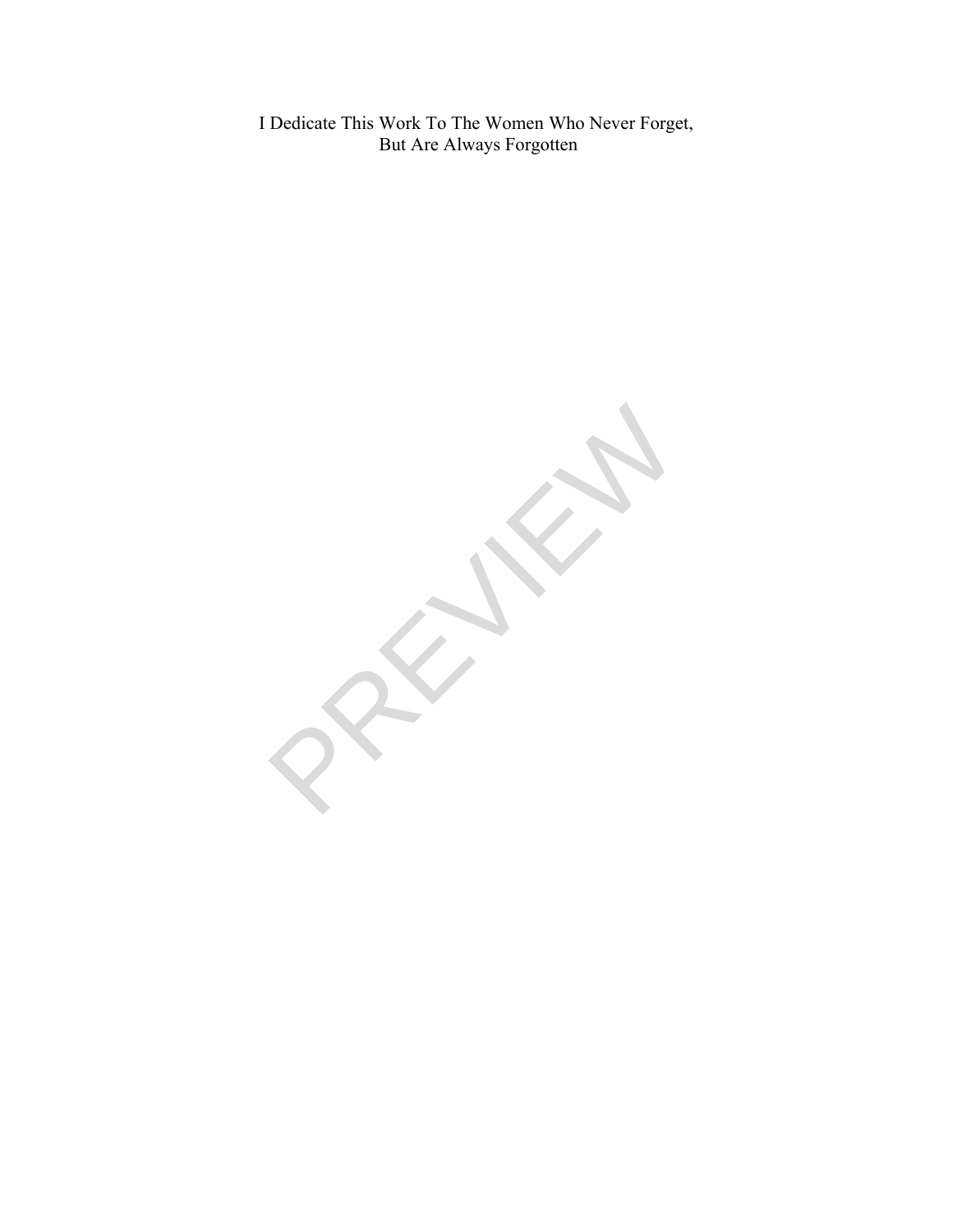# PREGNANT WOMEN'S ACCESS TO HEALTH CARE IN THE OCCUPIED PALESTINIAN TERRITORY: APPLICATION UNDER THE ROME STATUTE OF THE INTERNATIONAL

### CRIMINAL COURT

### BY

### Halla Shoaibi

### ABSTRACT

Israel's occupation regime and subsequent closure apparatus in Palestine manifests in numerous ways. In a span of seven years, Israeli military authorities delayed pregnant Palestinian women at checkpoints at an annual rate of ten percent, resulting in sixty-nine cases of birth en route to hospitals, with thirty-five infant and five maternal deaths. This dissertation tracks the historical development of childbirth and maternity health care services in Palestine, and discusses the effect of the Palestinian political context on the health of pregnant women. It goes on to establish that as a result of Israeli closure policies, restrictions placed on pregnant women's access to health care constitutes a war crime of outrage upon personal dignity, as defined by Article 8(2)(b)xxi of the Rome Statute of the International Criminal Court. While a number of births and deaths have been documented, many others have gone unnoticed. Existing reports fail to note any prior or post-traumatic stress disorders faced by pregnant Palestinian women as a result of this commonly occurring humiliating and degrading treatment. Moreover, national and international laws still remain unclear on the consequences and penalties of such acts. Between 2005 and 2009, the United Nations Commission on Human Rights issued several resolutions addressing the issue of Palestinian pregnant women giving birth at Israeli checkpoints. The United Nation's concern regarding this issue is an indicator of the gravity of this problem. However, no legal recourse has been employed to attain justice for the women whose dignity has been violated or for the infants they lost. Given the inactivity of Israeli and Palestinian national judicial systems, this dissertation provides an international framework for adjudicating Israeli restrictions placed on the movement of pregnant Palestinian women. pation regime and subsequent closure apparatus in P<br>span of seven years, Israeli military authorities delayee<br>ths at an annual rate of ten precent, resulting in sixty-<br>rith thirty-five infant and five maternal deaths. This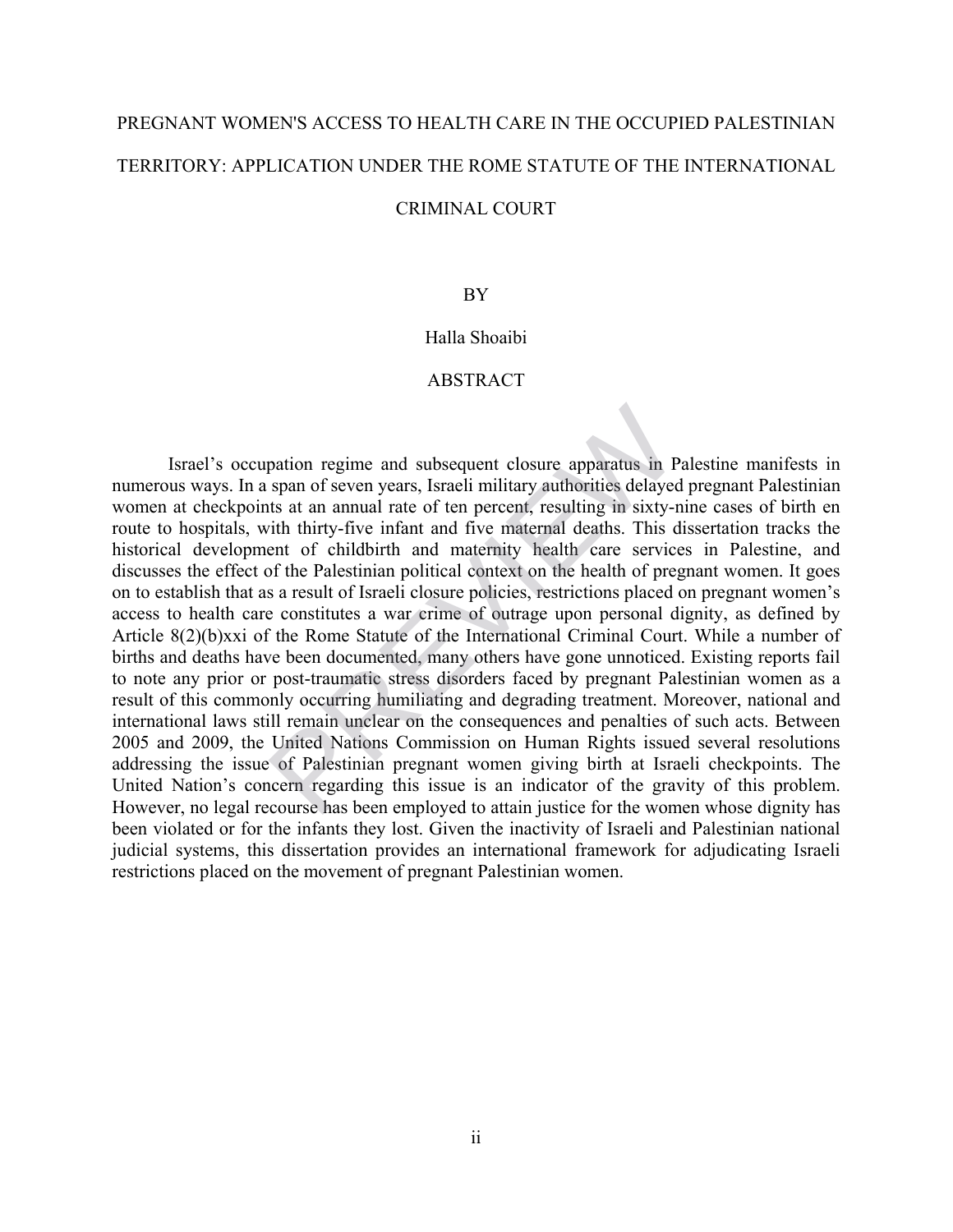### ACKNOWLEDGMENTS

 I would like to express my sincere gratitude to my supervisor, Professor Lindsay Wiley. Professor Wiley dedicated much of her time to reviewing my work and constantly providing me with valuable supervision and comments. I am also very grateful to Professors Susana SáCouto and Valorie Vojdik for accepting my request to serve on my dissertation committee. Prof. Vojdik has been a supportive mentor since the day I met her when I was only 21 years old. Prof. Susana's work and valuable insights on women and war served as an inspiration for many of my thoughts. I also express my warm thanks to Amy Tenney for guiding me throughout the S.J.D years and for her encouragement.

My sincere gratitude goes to Nour Joudah for opening her house and heart for me, and for always providing me with writing assistance and advice when I most needed it. I am indebted to Radwa Salaman for several discussions that helped understand the writing process. I want to thank my editor Khelani Clay for putting time and effort to make this dissertation presentable and for always pulling through last minute. ress my warm thanks to Amy Tenney for guiding me<br>couragement.<br>Tratitude goes to Nour Joudah for opening her house and<br>e with writing assistance and advice when I most neede<br>several discussions that helped understand the wr

I want to thank my Mom and Dad for believing that education is my best tool in life, and my two brothers for always making me feel as their smarter older sister. I appreciate sharing this journey with Azza, my cousin, who was always one step ahead reminding me that I have to work harder. Fajr, thank you for being there during the past years as a friend, boyfriend and fiancé, and for believing that I can make it at times that I myself had doubts. I am grateful for my friends Raya, Hadil and Suheir, for bearing with my frustrations and sharing my joyful moments, without them, my time researching and writing would have never been the same. This research was made possible by grants from Fulbright Foreign Student Program and Open Society Foundation.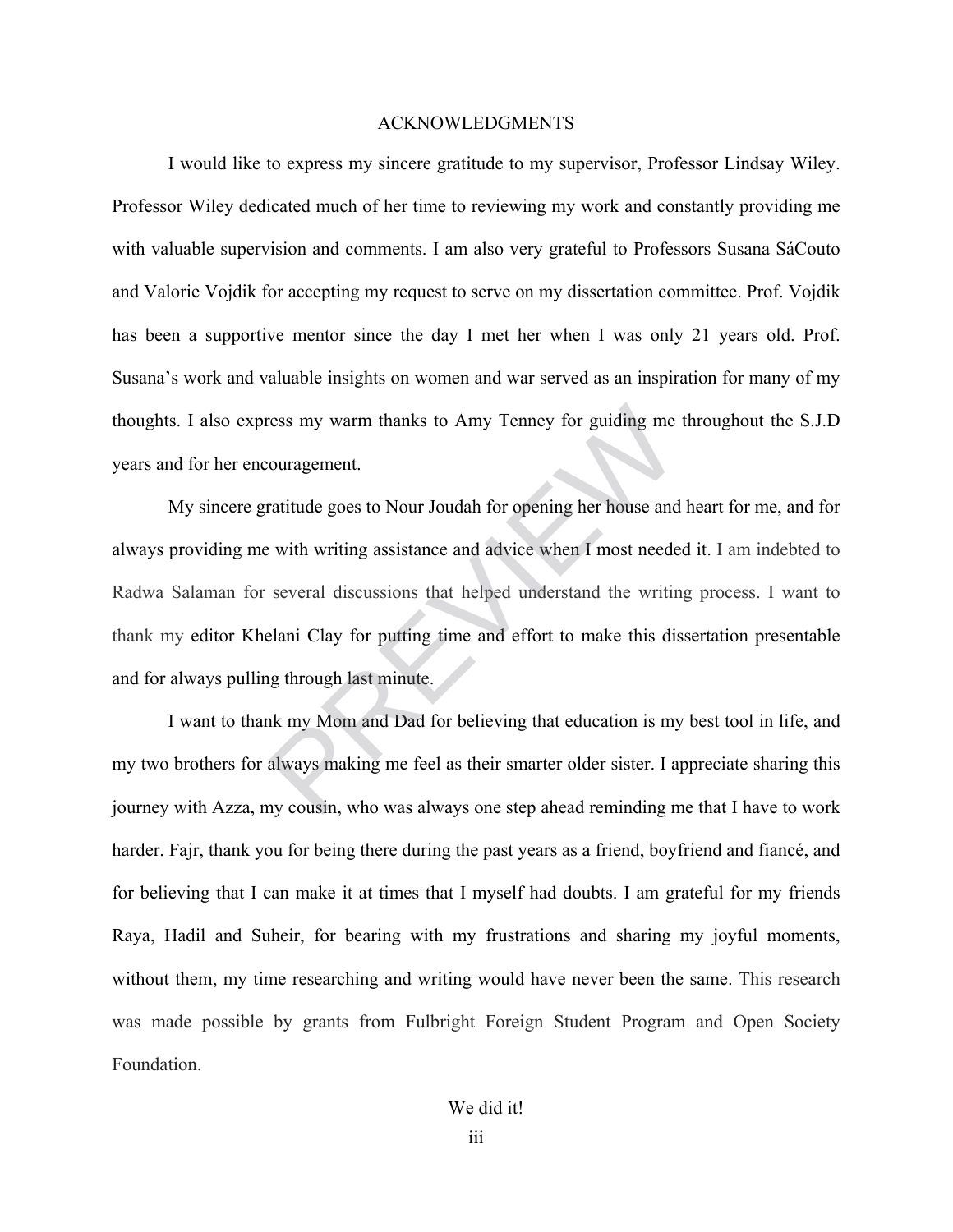| CHAPTER 1 PALESTINIAN-ISRAELI CONFLICT: BACKGROUND & CONTEXT  7                                                                                                                      |  |
|--------------------------------------------------------------------------------------------------------------------------------------------------------------------------------------|--|
| The War of 1948: Israeli Independence and Palestinian Catastrophe 12                                                                                                                 |  |
|                                                                                                                                                                                      |  |
|                                                                                                                                                                                      |  |
|                                                                                                                                                                                      |  |
|                                                                                                                                                                                      |  |
| CHAPTER 2 PALESTINIAN WOMEN'S ACCESS TO HEALTH CARE: HISTORY                                                                                                                         |  |
|                                                                                                                                                                                      |  |
| Childbirth in Palestine under the Israeli Military Regime: 1967 -                                                                                                                    |  |
| Childbirth in Palestine after the Creation of the Palestinian                                                                                                                        |  |
| Childbirth after the Second Intifada (Uprising) in 2000: Worsening                                                                                                                   |  |
| The Decreased Number of Births at Checkpoints: Potential Explanations 57                                                                                                             |  |
| CHAPTER 3 DENIAL OF PREGNANT WOMEN'S ACCESS TO HEALTH CARE<br>IN THE WEST BANK AS AN OUTRAGE UPON PERSONAL DIGNITY UNDER<br>THE ROME STATUTE OF THE INTERNATIONAL CRIMINAL COURT  62 |  |
|                                                                                                                                                                                      |  |

### TABLE OF CONTENTS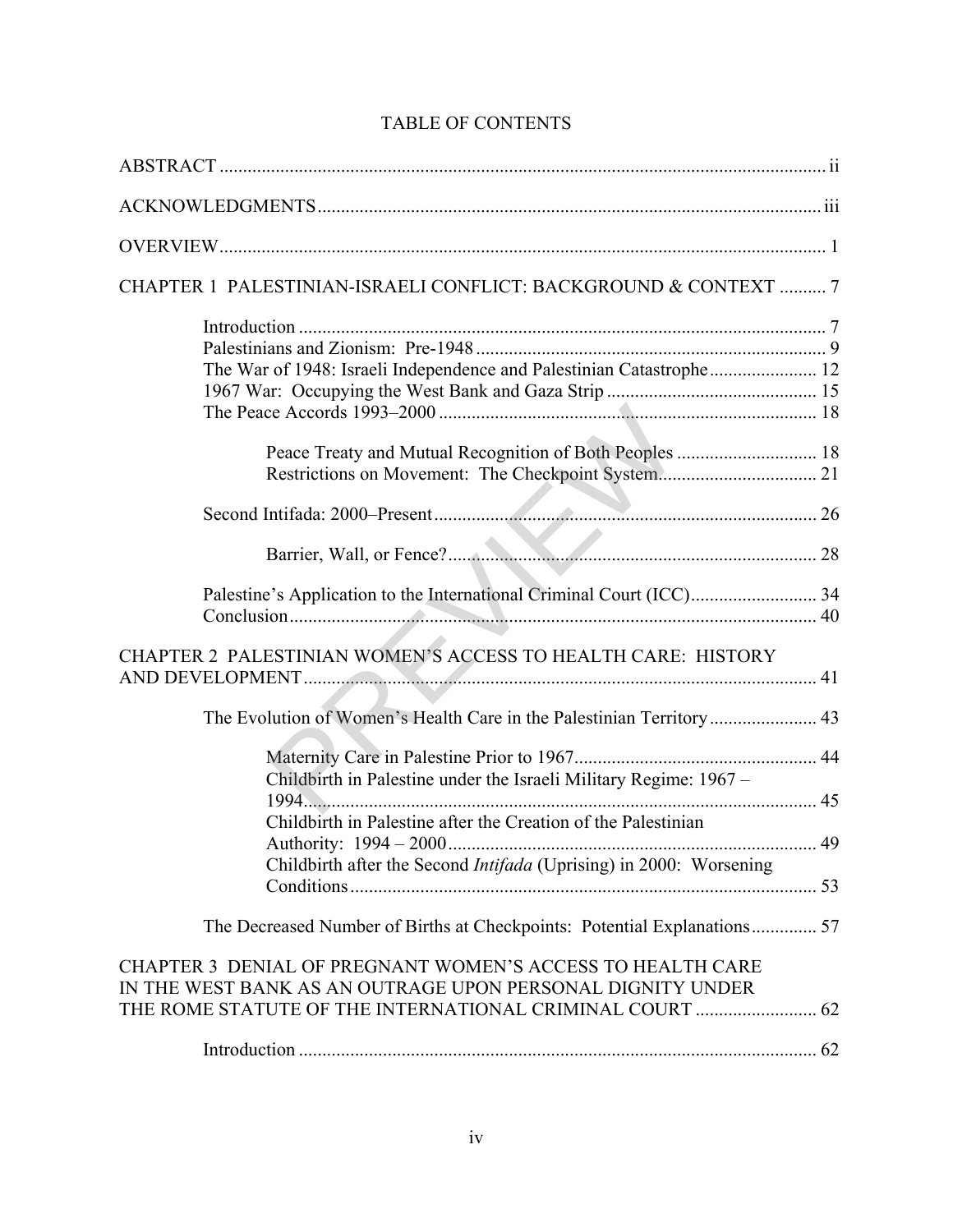| The Conduct Took Place in the Context of and Was Associated With an                                                                                                                                                            |  |
|--------------------------------------------------------------------------------------------------------------------------------------------------------------------------------------------------------------------------------|--|
| International Armed Conflict; The Perpetrator Was Aware of Factual                                                                                                                                                             |  |
|                                                                                                                                                                                                                                |  |
| "Was Associated With:" Nexus between the Crime and the Armed                                                                                                                                                                   |  |
|                                                                                                                                                                                                                                |  |
| The Perpetrator was Aware of Factual Circumstances That                                                                                                                                                                        |  |
|                                                                                                                                                                                                                                |  |
| The Perpetrator Humiliated, Degraded or Otherwise Violated the Dignity of                                                                                                                                                      |  |
| One or More Persons; The Severity of the Humiliation, Degradation or Other                                                                                                                                                     |  |
| Violation was of Such Degree as to be Generally Recognized as an Outrage                                                                                                                                                       |  |
|                                                                                                                                                                                                                                |  |
| CHAPTER 4 TEMPORAL AND TERRITORIAL JURISDICTION MARRISTER 4 TEMPORAL AND TERRITORIAL JURISDICTION                                                                                                                              |  |
|                                                                                                                                                                                                                                |  |
|                                                                                                                                                                                                                                |  |
|                                                                                                                                                                                                                                |  |
|                                                                                                                                                                                                                                |  |
|                                                                                                                                                                                                                                |  |
|                                                                                                                                                                                                                                |  |
| Territorial and Temporal Jurisdiction Prior to Palestinian Statehood 114                                                                                                                                                       |  |
|                                                                                                                                                                                                                                |  |
|                                                                                                                                                                                                                                |  |
| Restricted Jurisdiction: Prosecutor Investigating Proprio Motu or                                                                                                                                                              |  |
|                                                                                                                                                                                                                                |  |
| Conclusion 2008 and 2008 and 2008 and 2008 and 2008 and 2008 and 2008 and 2008 and 2008 and 2008 and 2008 and 2008 and 2008 and 2008 and 2008 and 2008 and 2008 and 2008 and 2008 and 2008 and 2008 and 2008 and 2008 and 2008 |  |
|                                                                                                                                                                                                                                |  |
|                                                                                                                                                                                                                                |  |
| The Palestinian Judicial System within the Oslo Paradigm 136                                                                                                                                                                   |  |
|                                                                                                                                                                                                                                |  |
|                                                                                                                                                                                                                                |  |
|                                                                                                                                                                                                                                |  |
|                                                                                                                                                                                                                                |  |
|                                                                                                                                                                                                                                |  |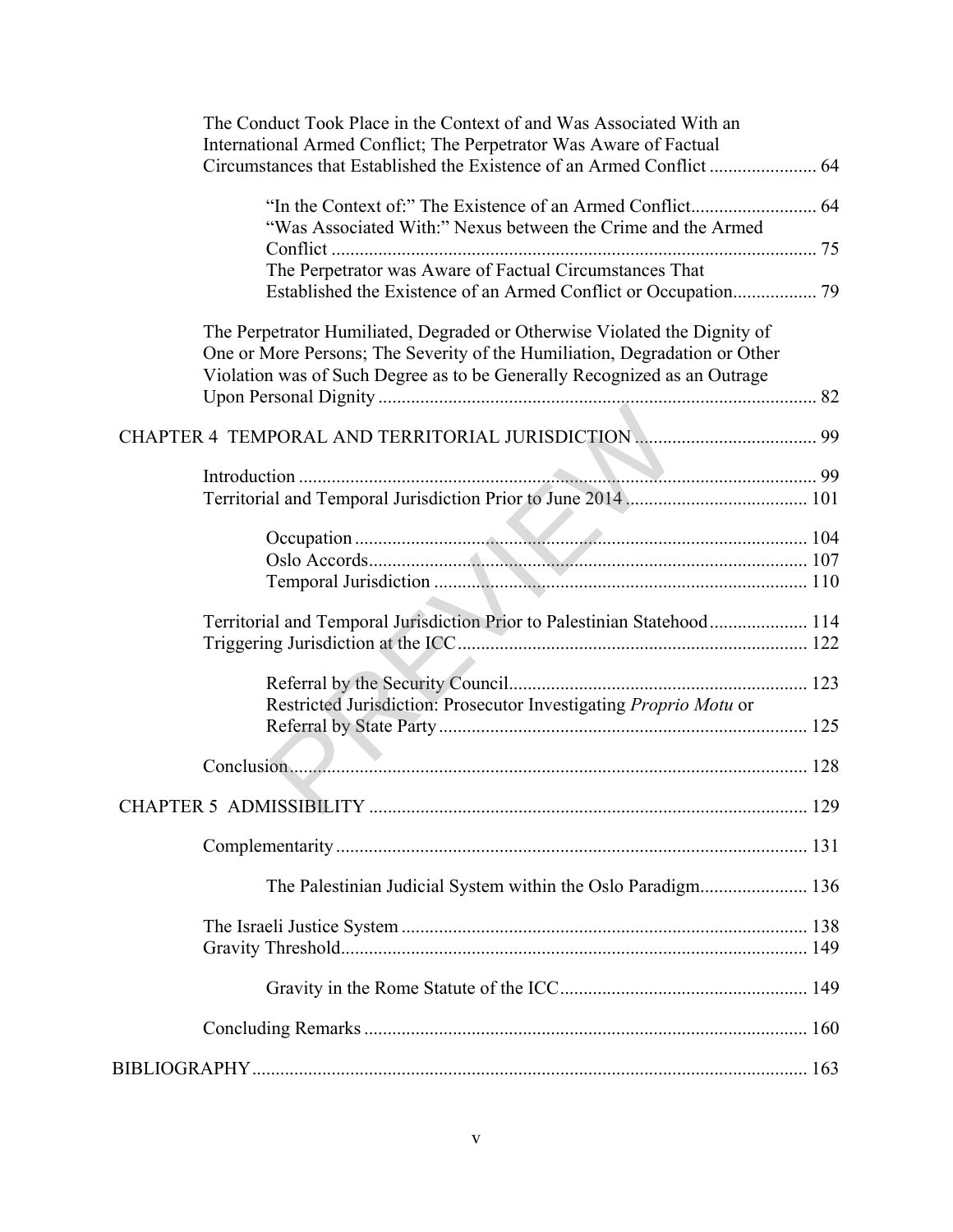### OVERVIEW

"The Court shall have jurisdiction in respect of war crimes in particular when committed as part of a plan or policy or as part of a large-scale commission of such crimes. For the purpose of this Statute, 'war crimes' means: …. Serious violations of the laws and customs applicable in international armed conflict, within the established framework of international law [including]...: Committing *outrages upon personal dignity*, in particular humiliating and degrading treatment."

Rome Statute of the International Court, Article 8 (2)(b)(xxi)

"I was in pain and felt I was going to give birth there and then; I told [my husband,] Daoud, who translated what I said to the soldiers, but they did not let us pass. I was lying on the ground in the dust, and *I crawled behind a concrete block by the checkpoint to have some privacy and gave birth there, in the dust, like an animal. I held the baby in my arms and she moved a little, but after a few minutes, she died in my arms.*"

Rula Ashtiya, August 2003, Beit Furik, occupied West Bank

The International Criminal Court describes itself as a court of last resort, adjudicating the most egregious violations of international law. In the case of the Occupied Palestinian Territory, which has been under forty-seven years of military occupation, Palestinians are subject to the occupying power's military judiciary and the restricted jurisdiction of a local authority when it comes to any means of legal redress. The human consequences of Israeli policies in the occupied Palestinian territory are ever present, and often the most destructive examples of military conflict are the focus of human rights and legal scholars. However, as the Rome Statute reminds, a war crime encompasses more than the use of illegal weapons against civilians or torture of prisoners, but also among many things, "outrages upon personal dignity."<sup>1</sup> It to the soldiers, but they did not let us pass. I was lying<br>behind a concrete block by the checkpoint to have so<br>ust, like an animal. I held the baby in my arms and sh<br>he died in my arms."<br>Rula Ashtiya, August 2003, Beit

1

<sup>&</sup>lt;sup>1</sup> Rome Statute of the International Criminal Court, art. 8, Jul. 17, 1998, 2187 U.N.T.S. 90, 37 I.L.M. 1002 (1998) [hereinafter Rome Statute].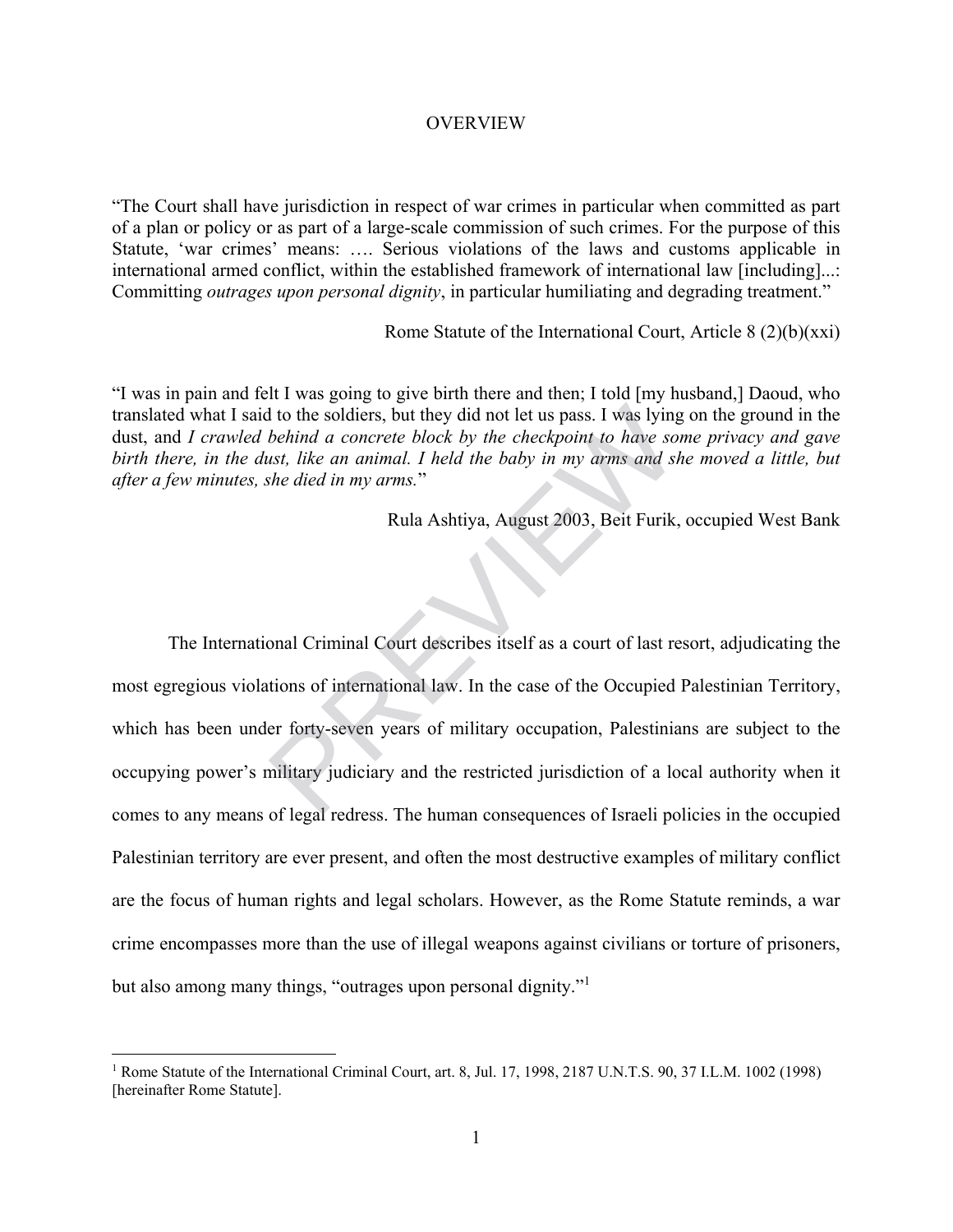Since the occupation of the Palestinian territory in 1967, a very limited understanding of the International Humanitarian Law and Human Rights Law paradigms has dominated the discourse on Palestine. Recently there has been a shift in the paradigms used by and for Palestinians, with non-governmental organizations and Palestinian scholars increasingly examining legal frameworks that had not been previously explored by scholars in the Palestinian context, including apartheid, population transfer, and colonialism.<sup>2</sup> On January 2015, the State of Palestine ratified the Rome Statute of the International Criminal Court, offering a tribunal for adjudicating these rights.

Much of the scholarly work written on Palestine's declaration to the International Criminal Court (ICC) has examined whether Palestine meets the statutory requirement of a state for the purposes of the Rome Statute of the  $ICC.^3$  Some scholars have examined particular crimes committed in the Palestinian context, mostly crimes committed by the Israeli Army in Gaza such as killing of civilians and destruction of personal property, as well as the issue of e scholarly work written on Palestine's declaration<br>
2) has examined whether Palestine meets the statutory r<br>
the Rome Statute of the ICC.<sup>3</sup> Some scholars have<br>
1) the Palestinian context, mostly crimes committed by<br>
2) o

<sup>&</sup>lt;sup>2</sup> Civic Coalition for Palestinian Rights in Jerusalem & Birzeit University Institute of Law, Advocating for Palestinian Rights in Conformity with International Law Guidelines, An Outcome Document of the Conference "Options and Strategies for the Palestinian People in International Law,

http://lawcenter.birzeit.edu/iol/en/project/outputfile/6/986afcc6c9.pdf (These guidelines offer an original approach to the Israeli regime over Palestine and the Palestinians through International legal notions. It proves that using the concept of occupation alone is insufficient for the situation at hand, and rather argues that the Israeli regime should be situated within the paradigms of (settler) colonialism, population transfer (ethnic cleansing) and apartheid); John Dugard & John Reynolds, Apartheid, *International Law, and the Occupied Palestinian Territory*, 24 EUR. J. INT'L L. 867 (2013) (examining the emerging "interest in the international legal prohibition of apartheid as a potentially appropriate lens through which to view the situation of the Palestinians"). 3 *See* ERROL MENDES, STATEHOOD AND PALESTINE FOR THE PURPOSE OF ARTICLE 12(3) OF THE ICC STATUTE: <sup>A</sup>

CONTRARY PERSPECTIVE (2010), *available at* http://www.icc-cpi.int/NR/rdonlyres/553F5F08-2A84-43E9-8197- 6211B5636FEA/281876/OTPErrolMendesNewSTATEHOODANDPALESTINEFORTHEPURPOS.pdf; *but see* Ambassador Dore Gold & Diana Morrison, *Discussion on Whether the Declaration Lodged by the Palestinian Authority Meets Statutory Requirements: Historical and Diplomatic Considerations*, *presented at* the International Criminal Court NGO Roundtable Oct. 19-20, 2010, http://www.icc-cpi.int/NR/rdonlyres/553F5F08-2A84-43E9- 8197-6211B5636FEA/282527/DoreGold1.pdf; Yuval Shany, *In Defence of Functional Interpretation of Article 12(3) of the Rome Statute: A Response to Yaël Ronen*, 8 J. INT'L CRIM. JUST. 329 (2010).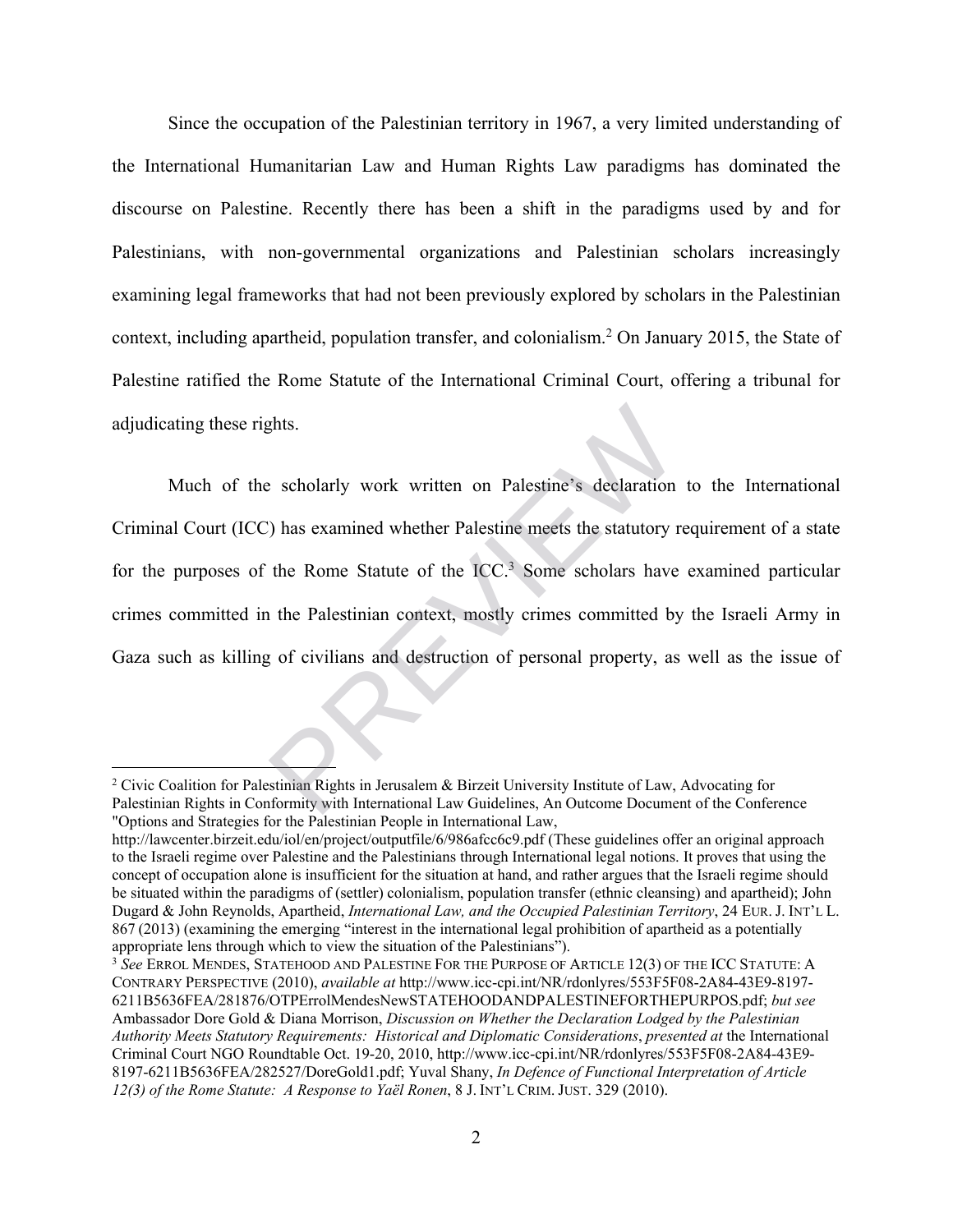Israeli settlements in the West Bank.<sup>4</sup> Most these scholarly discussions regarding the possibility of ICC jurisdiction over crimes committed in the Palestinian territory have not specifically addressed crimes against Palestinian women.

This dissertation provides a framework for adjudicating restrictions placed on the Palestinian population's movement by the Israeli government, in particular, the restrictions on pregnant Palestinian women seeking access to health care. It argues that Israel's restrictions on pregnant women's access to health care in the Palestinian territory satisfies the requirements of an outrage upon personal dignity according to Article  $8(2)(b)(xxi)$  of the Rome Statute. This dissertation aims to further the current discussion on alternative legal structures and mechanisms available to assert the Palestinian population's rights.<sup>5</sup> It also intends to put the crimes committed against women at the forefront of the discussion on crimes committed in the Palestinian conflict. In the current political and legal discussions within the Palestinian leadership and civil society on crimes within the jurisdiction of the International Criminal Court, there has been little to no mention regarding crimes committed against Palestinian women in particular. rsonal dignity according to Article 8(2)(b)(xxi) of the<br>further the current discussion on alternative legal struct<br>e Palestinian population's rights.<sup>5</sup> It also intends to put<br>e forefront of the discussion on crimes commit

The Information Health Centre of the Palestinian Ministry of Health documented 69 cases of Palestinian pregnant women giving birth at Israeli checkpoints from 2000 to 2006, resulting in the death of 35 newborns and 5 mothers.<sup>6</sup> The numbers of childbirth at checkpoints

<sup>4</sup> Conference, George Mason University's Middle East Studies Program, New Century College (NCC), and the Trans-Arab Research Institute, Operation Protective Edge: Legal and Political Implications of ICC Prosecution, (Oct. 20, 2014), http://www.statushour.com/operation-protective-edge--the-icc.html [hereinafter Operation Protective Edge Conference] (hosting Noura Erikat, Margaret deGuzman, Kevin Jon Heller, George Bisharat, David Luban, who "explored the relevant legal questions under international criminal law as well as the political issues related to ICC accession by Palestine"); AL MAJDAL, Spring-Summer 2012 (shedding light on various examples of population transfer in the Palestinian context, while offering an understanding on prosecution and impunity for the crime of population transfer).

<sup>&</sup>lt;sup>5</sup> Operation Protective Edge Conference, *supra* note 4.<br><sup>6</sup> U.N. General Assembly, Human Rights Council, *Ren* 

U.N. General Assembly, Human Rights Council, *Report of the United Nations High Commissioner for Human Rights on the Issue of Palestinian Pregnant Women Giving Birth at Israeli Checkpoints*, *delivered to the General*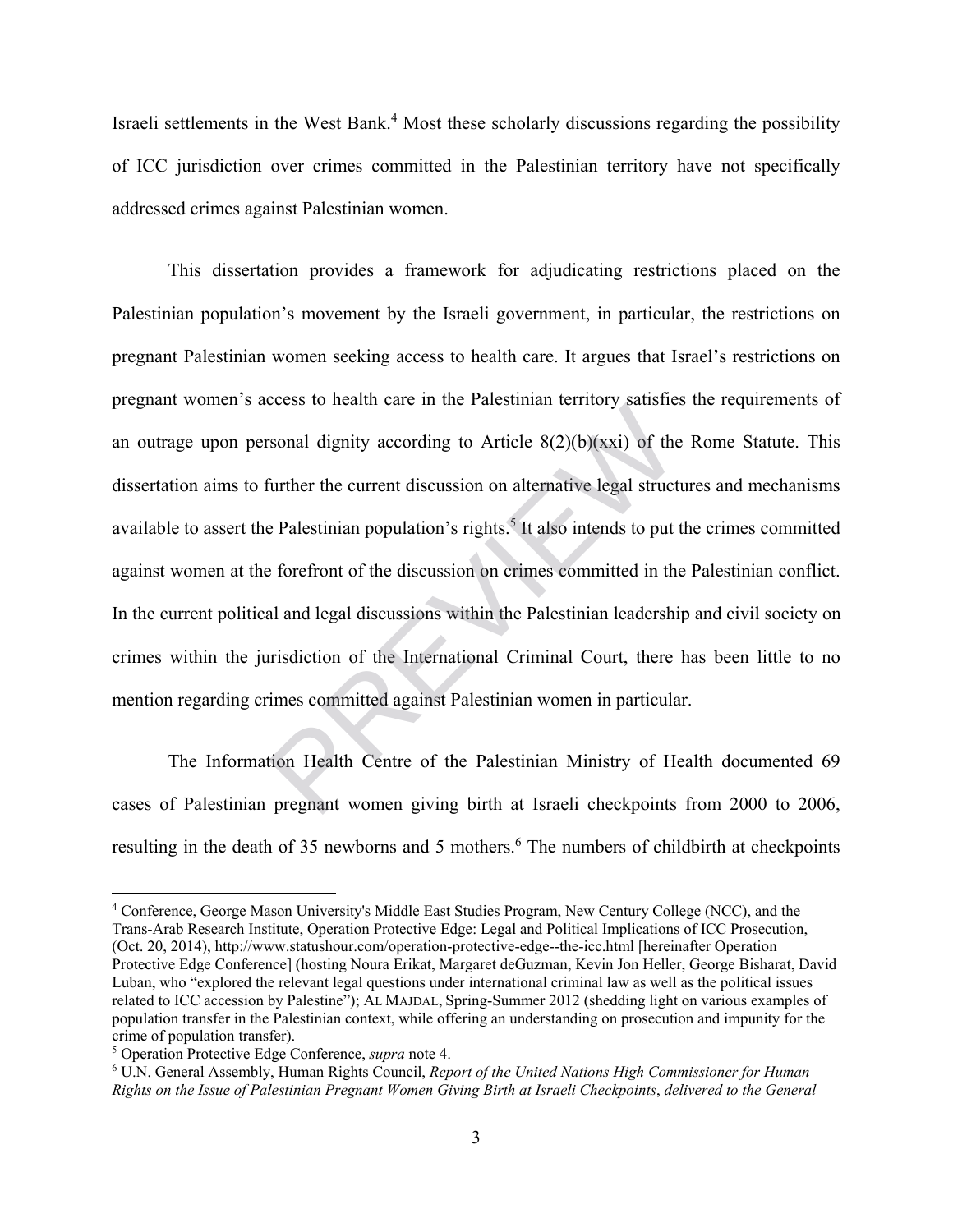have decreased after 2006 due to coping mechanisms implemented by the women themselves, the Palestinian Authority and the United Nations to defy long waits on checkpoints and fear of complications. However, these coping mechanisms create other layers of complexities to the Palestinian population in general and to the women in particular, such as family separation and transfer and forced displacement of population to other areas, further contributing to the core issue of the Palestinian refugee problem and Israeli land grabbing and confiscation.

At a time when the Palestinian Authority has ratified the Rome Statute of the International Criminal Court, the discussion on the crime of population transfer and Israeli settlements is at the forefront of the cases examined in the situation of Palestine.

Shedding a light on the clear crime of Population transfer is of great importance to the Palestinian conflict as to prove the colonial and settler nature of the Israeli occupation. The role of Palestinian women in relocating to other areas in fear of complications during labor is indirectly contributing to population transfer of the Palestinian population from their lands, leaving large amounts of land unprotected from Israeli land grabs and confiscation. Hence, leaving this crime unaddressed not only disregards Palestinian pregnant women's physical, psychological, and emotional rights and dignity, but also feeds indirectly into the crime of population transfer and Israeli confiscation of Palestinian land. all Court, the discussion on the crime of population<br>forefront of the cases examined in the situation of Pales<br>ight on the clear crime of Population transfer is of gre<br>as to prove the colonial and settler nature of the Isr

<u>.</u>

*Assembly*, U.N. Doc. A/HRC/13/68 ¶ 5 (Jan. 21, 2010) [hereinafter *Report on the Issue of Palestinian Pregnant Women Giving Birth at Israeli Checkpoints*]; *see also* U.N. General Assembly, *Report of the Special Rapporteur of the Commission on Human rights on the Situation of Human rights in the Palestinian Territories Occupied by Israel since 1967*, ¶43, *transmitted by note of the Secretary-General,* U.N. Doc. A/60/271 (Aug. 18, 2005) (prepared by John Dugard) [hereinafter *Report of the Special Rapporteur on the Situation of Human rights in the Palestinian Territories*].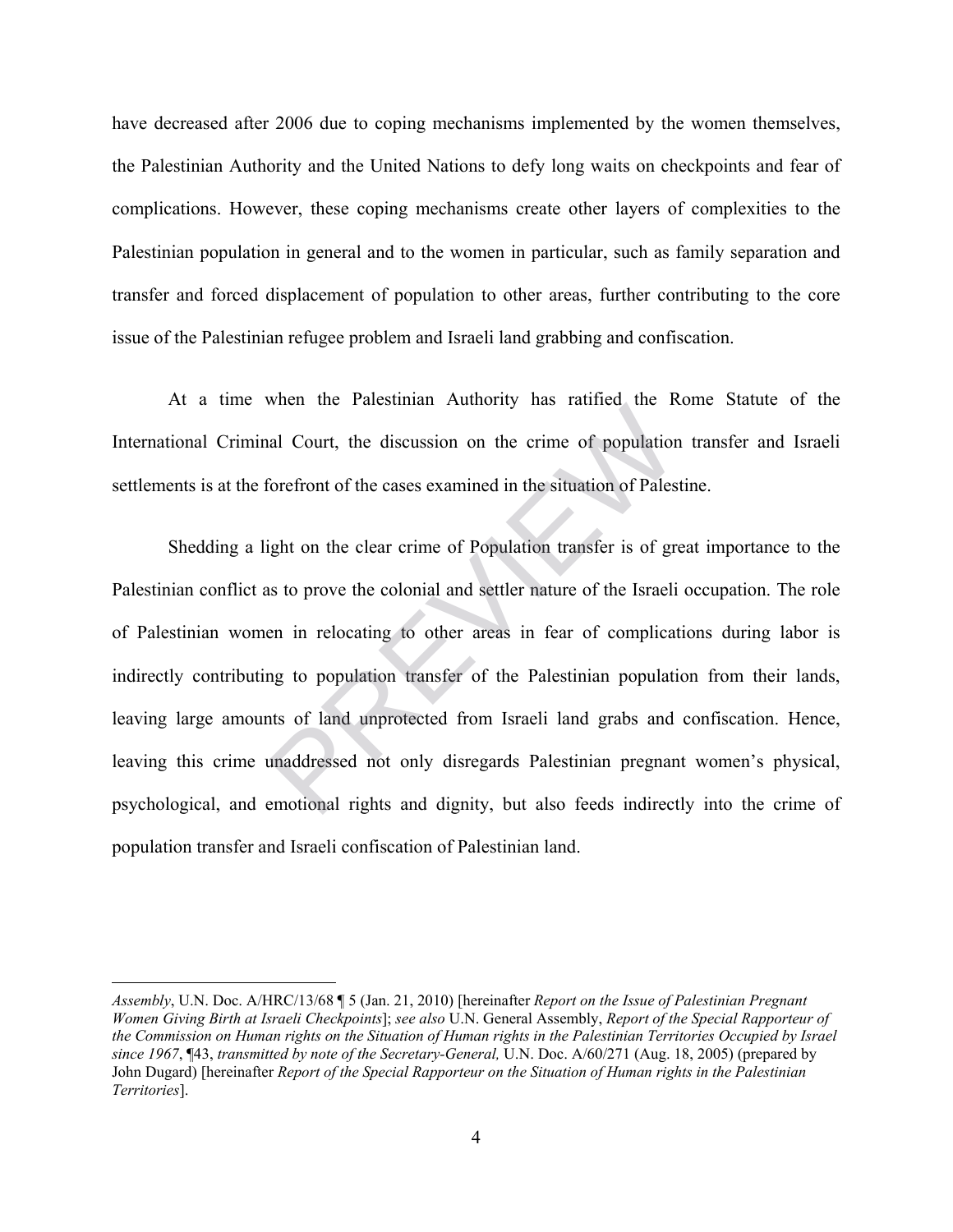Furthermore, this dissertation acknowledges the importance of developing legal understanding of gendered crimes in conflict beyond only sexual violence crimes.<sup>7</sup> The Office of the Prosecutor of the ICC defines gender-based crimes as, "those committed against persons, whether male or female, because of their sex and/or socially constructed gender roles. Genderbased crimes are not always manifested as a form of sexual violence. They may include nonsexual attacks on women and girls, and men and boys, because of their gender."<sup>8</sup> Although, the ICC Policy paper recognizes gender-related aspects of certain crimes, it does not discuss crimes committed solely against women that are not of sexual nature. However, it does state that other crimes such as "torture, mutilation, persecution, inhuman acts, and outrages upon personal dignity, may also have a sexual and/or gender element."<sup>9</sup> This dissertation adjudicates "outrages upon personal dignity" as a gendered crime.

Chapter I of this dissertation presents the political history of Palestine, exploring the development of restrictions on movement imposed by the Israeli government on Palestinians in the West Bank. This section also generally provides the groundwork for adjudicating Israel's use of physical and administrative obstacles restricting pregnant women's access to health care in the occupied Palestinian territory. ainst women that are not of sexual nature. However, it<br>ture, mutilation, persecution, inhuman acts, and out<br>ve a sexual and/or gender element."<sup>9</sup> This dissertation<br>y" as a gendered crime.<br>this dissertation presents the po

<sup>7</sup> For a history on the prosecution of sexual violence crimes, *see* Jocelyn Campanaro, Note, *Women, War, and International Law: The Historical Treatment of Gender-Based War Crimes*, 89 Georgetown L. J. 2557 (2001); *and see* Andrea R. Phelps, *Gender-Based War Crimes: Incidence and Effectiveness of International Criminal Prosecution*, 12 WM. & MARY J. WOMEN & L. 49 (2006); *and see* Diane Luping, *Investigation and Prosecution of Sexual and Gender-Based Crimes before the International Criminal Court*, 17 AM. U. J. GENDER SOC. POL'Y & L. 431 (2009).

<sup>8</sup> International Criminal Court, Policy Paper on Sexual and Gender-Based Crimes 3 (June 2014), http://www.icccpi.int/iccdocs/otp/OTP-Policy-Paper-on-Sexual-and-Gender-Based-Crimes--June-2014.pdf [hereinafter ICC Policy Paper on Sexual and Gender-Based Crimes].

 $9$  *Id.*, at  $\P$  18.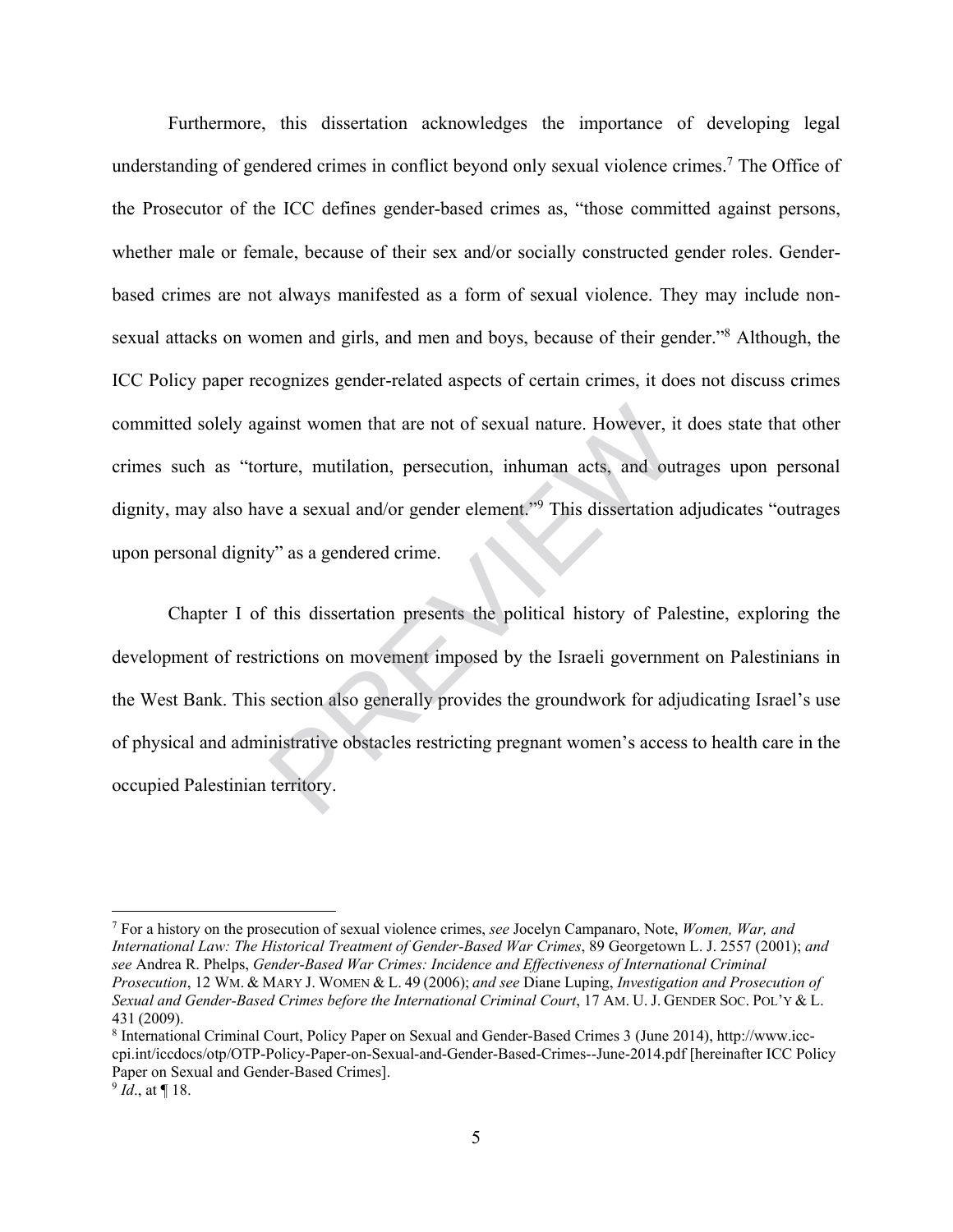Chapter II follows with a description of the development of health services in the West Bank since the 1920s, particularly as they relate to childbirth and maternity care. This chapter illustrates the change in birthing practices in the West Bank, and describes the effect of Israeli physical barriers on childbirth and birthing behaviors in Palestine between 1996 and 2009.

Chapter III then assesses the material jurisdiction of the ICC over the alleged crime of outrages upon personal dignity according to Article 8(2)(b)(xxi) of the Rome Statute and argues that Israeli soldiers violated the dignity of the pregnant women by restricting their access to health care.

Chapter IV argues that the ICC has territorial and temporal jurisdiction over the crime in question. Questions pertaining to Palestinian statehood, the impact of occupation on the delegation of territorial jurisdiction to the ICC, and the ability of the ICC to exercise jurisdiction retroactively over outrages upon personal dignity committed before the State was established are examined in this section. The distribution of the pregnant worker by test<br>represents that the ICC has territorial and temporal jurisdict<br>pertaining to Palestinian statehood, the impact of<br>ial jurisdiction to the ICC, and the ability of the ICC to<br>t

Finally, Chapter V argues that the issue of restricting pregnant Palestinian women's access to health care is admissible at the ICC. It explores both elements of admissibility complementarity and gravity—and applies them to the Palestinian context in relation to the question at hand.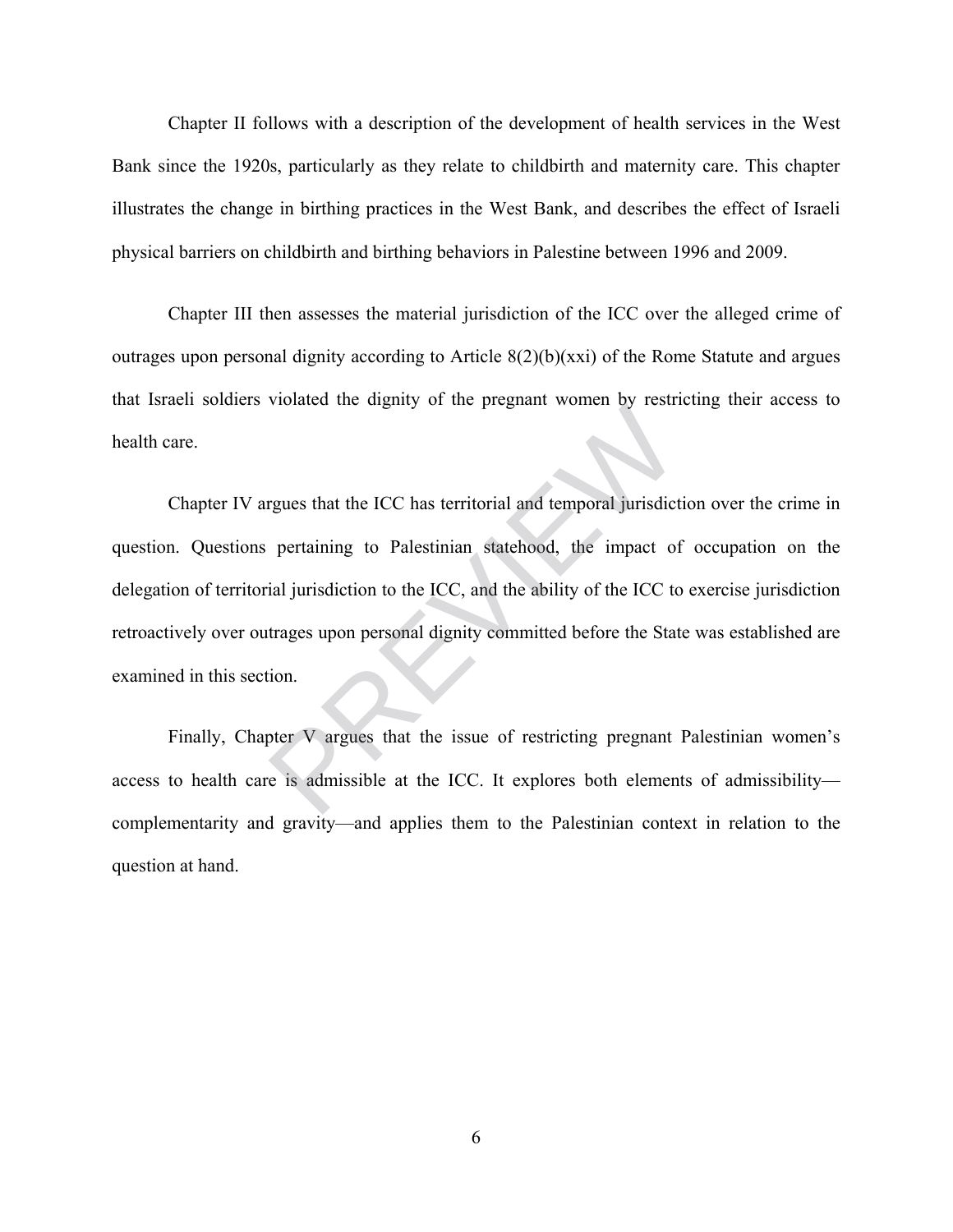### CHAPTER 1

## PALESTINIAN-ISRAELI CONFLICT: BACKGROUND & CONTEXT Introduction

By presenting the political history of Palestine,<sup>10</sup> this chapter lays the groundwork for the dissertation that Israel's use of physical and administrative obstacles restricting pregnant women's access to health care in the occupied Palestinian territory constitutes a war crime upon personal dignity of Palestinian women within the meaning of Article 8 of the Rome Statute.

The problem of Palestinian women giving birth in unsafe conditions because of Israeliimposed physical barriers is consequence not only of the Israeli occupation of Palestinian lands since 1967, but is also of the larger conflict between Zionist ideology and Palestinian autonomy before the creation of the Israeli State in 1948. Hence, it is helpful to provide information on how history has shaped both the Zionist and Palestinian positions regarding the territory of historical Palestine and each side's ideology. The historical background presented in this chapter explains how restrictions on movement have become Israel's primary tool for controlling Palestinians, resulting in restricting access to health care, including for pregnant women. Subsequent chapters will utilize the factual information provided in this chapter to assess whether restricting pregnant women's access to health care is an outrage upon personal dignity within the meaning of Article 8 of the International Criminal Court Statute (the "Rome Statute"). of Palestinian women giving birth in unsafe condition<br>rriers is consequence not only of the Israeli occupation<br>so of the larger conflict between Zionist ideology and l<br>f the Israeli State in 1948. Hence, it is helpful to p

This chapter will begin with a brief description of the events prior to the creation of the Israeli state in 1948, which led to the current Israeli closure regime and occupation. Then, this chapter will discuss the occupation of the West Bank and Gaza Strip since the 1967 War, up to the peace agreements signed between the Government of Israel and the Palestinian

<sup>10</sup> *See* WOLF DIETER HÜTTEROTH & KAMAL ABDULFATTAH, HISTORICAL GEOGRAPHY OF PALESTINE, TRANSJORDAN AND SOUTHERN SYRIA IN THE LATE 16TH CENTURY (1977); HENRY CATTAN, THE PALESTINE QUESTION (1988).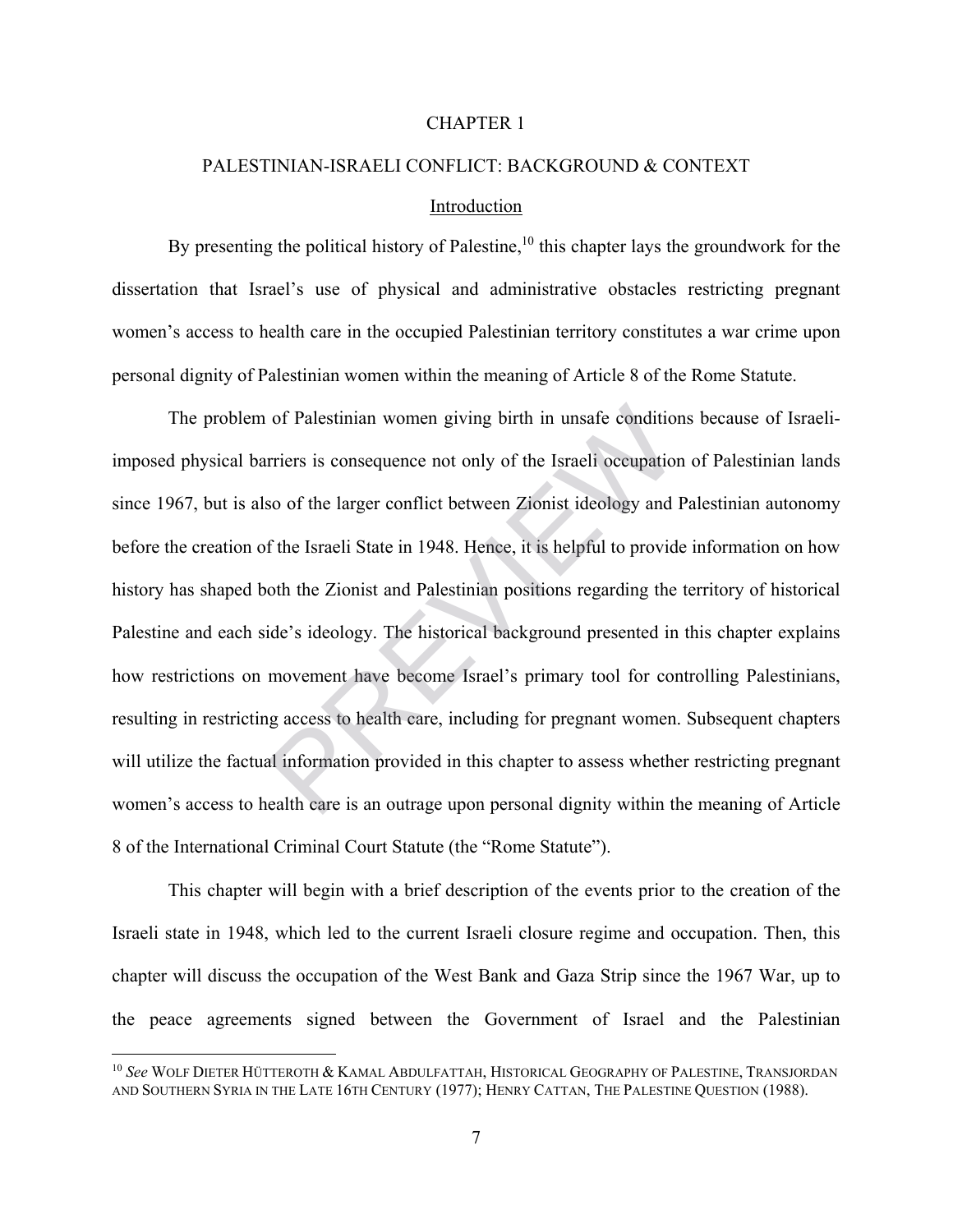representatives in 1993. The next section will examine the movement restrictions imposed by the Government of Israel on Palestinians in the West Bank of the Occupied Palestinian Territory<sup>11</sup> after the peace accords and the Palestinian uprising in 2000. Finally, the last section will briefly discuss Palestine's declaration to the International Criminal Court (ICC) in 2009 and its subsequent bid for recognition as an independent state and full member of the United Nations. The conclusion of this chapter, with a discussion of Palestine's current status with regard to the ICC, lays the groundwork for Chapter IV's discussion of the jurisdiction of the ICC over crimes committed in Palestine.

This chapter is based on the work of Palestinian historians, such as Nur Masalha and Walid Khalidi as well as Israeli historians, such as Ilan Pappe, Benny Morris, Tom Segev, and Avi Shleim who are also known as the "revisionists" or "new historians".12 The term "New Historians" was coined by Morris in reference to himself and other Israeli historians who revisited Israel's history and offered a narrative critical of the one traditionally claimed by Israeli researchers and politicians.<sup>13</sup> Morris points to two developments that led to emergence Israel's "New History." The first was that Israel's Archive Law allowed researchers access to declassified official Israeli Government documents, minutes, and memoranda thirty years after their creation. The second development is related to the background of the New Historians. The ne.<br>
is based on the work of Palestinian historians, such<br>
ell as Israeli historians, such as Ilan Pappe, Benny Mo<br>
e also known as the "revisionists" or "new historians<br>
ined by Morris in reference to himself and other Is

 $\overline{a}$ 

http://www.ohchr.org/en/countries/menaregion/pages/psindex.aspx (last visited Apr. 2, 2015).<br><sup>12</sup> BENNY MORRIS, *"The New Historiography: Israel Confronts its Past."* In MAKING ISRAEL 14-5 (Benny Morris, ed. 2007) (naming BENNY MORRIS, THE BIRTH OF THE PALESTINIAN REFUGEE PROBLEM, 1947-1949 (1988), ILAN PAPPE, BRITAIN AND THE ARAB ISRAELI CONFLICT, 1947-51 (1994), AVI SHLAIM'S COLLUSION ACROSS THE JORDAN: KING ABDULLAH, THE ZIONIST MOVEMENT AND THE PARTITION OF PALESTINE (1988) and SIMHA FLAPAN'S THE BIRTH OF ISRAEL: MYTHS AND REALITIES (1983) as the 4 main books that discuss the new history of Israel).

<sup>&</sup>lt;sup>11</sup> The term "Occupied Palestinian Territory" refers to the Palestinian lands occupied by Israel in 1967, which are the West Bank, including East Jerusalem, and the Gaza Strip. *See Occupied Palestinian Territory Homepage*, UNITED NATIONS OFFICE OF THE HIGH COMMISSIONER FOR HUMAN RIGHTS, *available at* 

<sup>13</sup> *See also* E.T. Ottman, *A Question of Historiography: The "New Historians" of Israel*, 7 RITSUMEIKAN ANN. REV. INT'L STUD. 55 (2008); *but see* Anita Shapira, *The Past is Not a Foreign Country: The Failure of Israel's 'New Historians' to Explain War and Peace*, THE NEW REPUBLIC, Nov. 29, 1999, at 27; EFRAIM KARSH, FABRICATING ISRAELI HISTORY: THE "NEW HISTORIANS" (2d rev. ed. 2000) (criticizing the 'New Historians').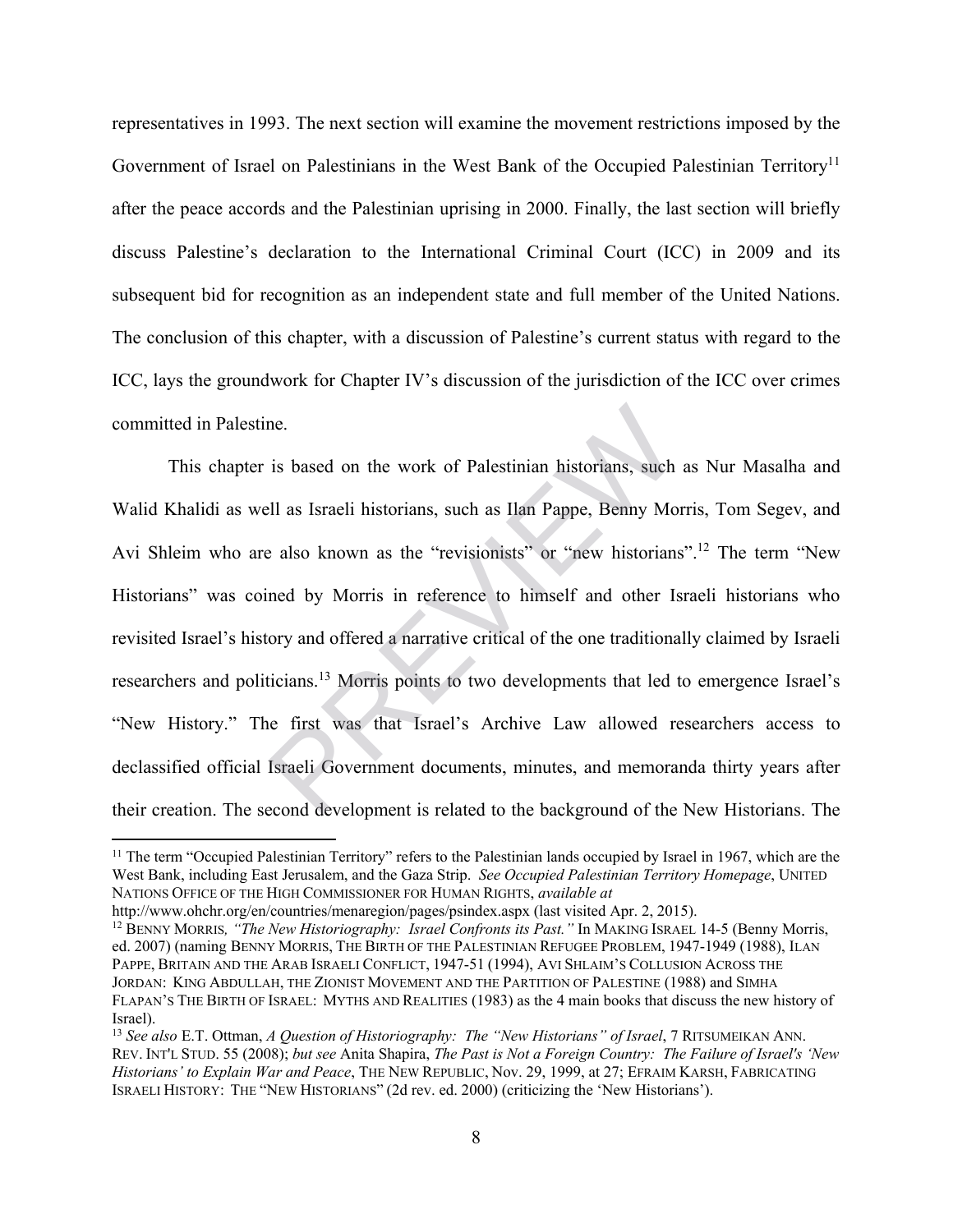New Historians were born around 1948, unlike their predecessors who lived through the 1948 War and witnessed the birth of the State of Israel, who according to Morris, were "unable to separate their lives from this historical event."<sup>14</sup> The previous generation of historians denied the claim that Israel expelled Palestinians from their lands in 1948, claiming that the Palestinians left due to orders by Arab countries.<sup>15</sup> Based on declassified Israeli documents, the new Historians eloquently refute the traditional Israeli story, providing critical and balanced historiography. Benny Morris argues that the older historians "offered a simplistic and consciously pro-Israeli interpretation of the past, and they deliberately avoided mentioning anything that would reflect badly on Israel."<sup>16</sup>

### Palestinians and Zionism: Pre-1948

In the late nineteenth century, the concept of  $Z$ ionism<sup>17</sup> emerged in an attempt to answer what came to be known as the "Jewish problem." Avi Shlaim explains that the Jewish problem arose from the increase of anti-Semitism in Europe, the rise of nationalism, and the difficulties Jews faced assimilating into European society.18 A political solution to the Jewish problem was formulated officially during the First Zionist Congress in Basel called for by Theodor Herzl in 1897.19 The congress introduced and adopted political Zionism in order to resolve the Jewish past, and they deliberately avoided mentioning anythi<br>
<u>Palestinians and Zionism:</u> Pre-1948<br>
neteenth century, the concept of Zionism<sup>17</sup> emerged in<br>
bwn as the "Jewish problem." Avi Shlaim explains tha<br>
ase of anti-Semiti

<sup>14</sup> *See* MORRIS, *supra* note 13; ITAMAR RABINOVICH & JEHUDA REINHARZ, ISRAEL IN THE MIDDLE EAST: DOCUMENTS AND READINGS ON SOCIETY, POLITICS, AND FOREIGN RELATIONS, PRE-1948 TO THE PRESENT 414 (2008); *and see* Gordon W. Rudd, *The Israeli Revisionist Historians and the Arab-Israeli Conflict--Part One: From the Founding of Zionism to the 1967 War*, 67 J. MIL. HIST. 1263 (2003).<br><sup>15</sup> Shabtai Teveth, *The Palestine Arab Refugee Problem and Its Origins: Review Article*, 26 MIDDLE E. STUD. 214

<sup>(1990).</sup> 

<sup>&</sup>lt;sup>16</sup> Benny Morris, *The New Historiography: Israel Confronts its Past*, 3 TIKKUN 19, 20 (1988).<br><sup>17</sup> Austrian Jewish writer Nathan Birnbaum first introduced the term "Zionism" in 1885. Zion refers to a hill in Jerusalem an

<sup>&</sup>lt;sup>18</sup> See AVI SHLAIM, THE IRON WALL: ISRAEL AND THE ARAB CONFLICT 2 (2000); *see also* NORMAN G. FINKELSTEIN, IMAGE AND REALITY OF THE ISRAEL-PALESTINE CONFLICT 7-8 (2003).

<sup>&</sup>lt;sup>19</sup> See SHLAIM, *supra* note 18; BENNY MORRIS, 1948: A HISTORY OF THE FIRST ARAB-ISRAELI WAR 4-5 (2008). For more information on Theodor Herzl, *see Theodor (Binyamin Ze'ev) Herzl*, JEWISH VIRTUAL LIBRARY, http://www.jewishvirtuallibrary.org/jsource/biography/Herzl.html (last visited Nov. 1, 2014).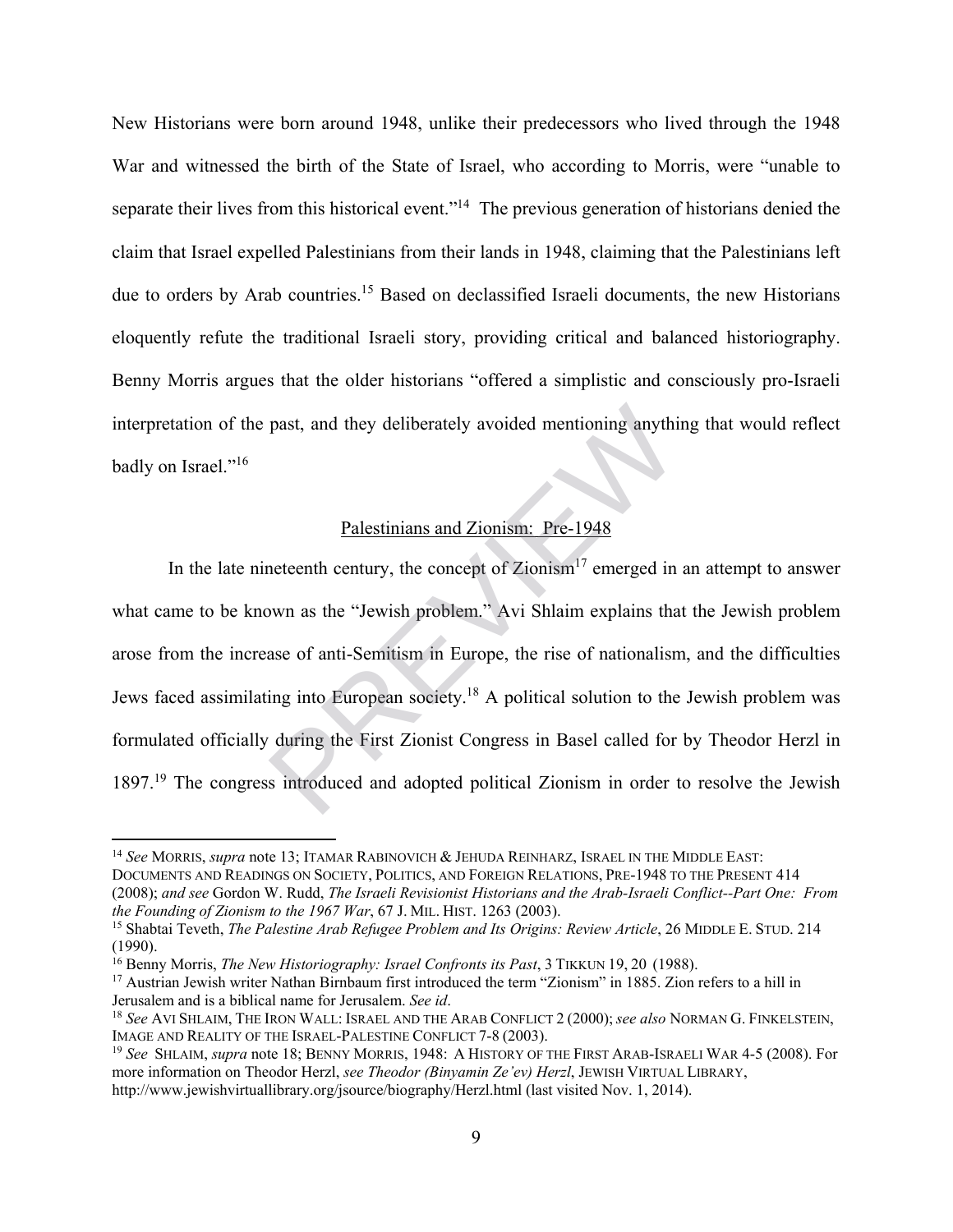problem by establishing a Jewish majority in a land of their own.20 Jewish leaders considered two lands: Argentina and Palestine.<sup>21</sup> Eventually, Palestine was selected for its historical and religious significance to the Jewish people.<sup>22</sup> In this scheme, Jewish leaders saw no place for the native Palestinian Arab majority inhabiting Palestine at that time.<sup>23</sup> The slogan that represented the Zionist movement at this stage, coined by prominent anglo-Jewish writer Israel Zangwill, was that Palestine is "a land without a people for a people without a land."<sup>24</sup> In reality, numbers indicate that in 1881, Palestine was inhabited by approximately 450,000 Arabs (90% of whom were Muslim, while the rest were Christian) and about 25,000 Jews.<sup>25</sup> The number of Jewish residents in Palestine began increasing in 1882 through a series of Zionist immigration waves and rose dramatically after the Jewish Holocaust in Europe during World War II.

Politically, the land of Palestine was under Ottoman rule from the year 1516 until 1918 when the Governments of the United Kingdom and France signed the Sykes-Picot agreement dividing the Middle East into separate areas under British and French colonial control.<sup>26</sup> Palestine was placed under British mandate, $^{27}$  which is a form of trusteeship described in Article 22 of the Covenant of the League of Nations. The Covenant states that "territories inhabited by peoples not yet able to stand by themselves under the strenuous conditions of the modern the rest were Christian) and about 25,000 Jews.<sup>25</sup> Tl<br>e began increasing in 1882 through a series of Zionis<br>y after the Jewish Holocaust in Europe during World W<br>ne land of Palestine was under Ottoman rule from the<br>ents o

1

<sup>20</sup> *See* NUR MASALHA, EXPULSION OF THE PALESTINIANS: THE CONCEPT OF "TRANSFER" IN ZIONIST POLITICAL THOUGHT, 1882-1948 5 (1992); MORRIS, *supra* note 19, at 5; SHLAIM, *supra* note 18, at 3; FINKELSTEIN, *supra* note 18, at 8-9.

<sup>21</sup> THEODOR HERZL, THE JEWISH STATE 95-96 (1896). 22 *Id.*; *and see* MASALHA, *supra* note 20, at 5; MORRIS, *supra* note 19, at 5; FINKELSTEIN, *supra* note 18, at 8-9; SHLAIM, *supra* note 18, at 3.<br><sup>23</sup> *See* SHLAIM, *supra* note 18, at 12-17; EDWARD W. SAID, THE QUESTION OF PALESTINE 9-19 (1992); FINKELSTEIN,

*supra* note 18, at 21-50; MASALHA, *supra* note 20, at 3-14; MORRIS, *supra* note 19, at 2-9. 24 *See* MASALHA, *supra* note 20, at 3..

<sup>&</sup>lt;sup>25</sup> *See* MORRIS, *supra* note 19, at 2; ALTERNATIVE TOURISM GROUP, PALESTINE AND THE PALESTINIANS: GUIDEBOOK 31 (2008) [hereinafter ATG GUIDEBOOK].

<sup>&</sup>lt;sup>26</sup> See The Sykes-Picot Agreement, Fr.-U.K., entered into force May 16, 1916, 221 C.T.S. 323, *available at* http://avalon.law.yale.edu/20th\_century/sykes.asp.

<sup>27</sup> *See Mandate for Palestine and Memorandum by the British Government Relating to its Application to Trans-Jordan, Approved by the Council of the League of Nations on September 16th, 1922*, League of Nations Doc. C.629.M.314.1922.VI (1922).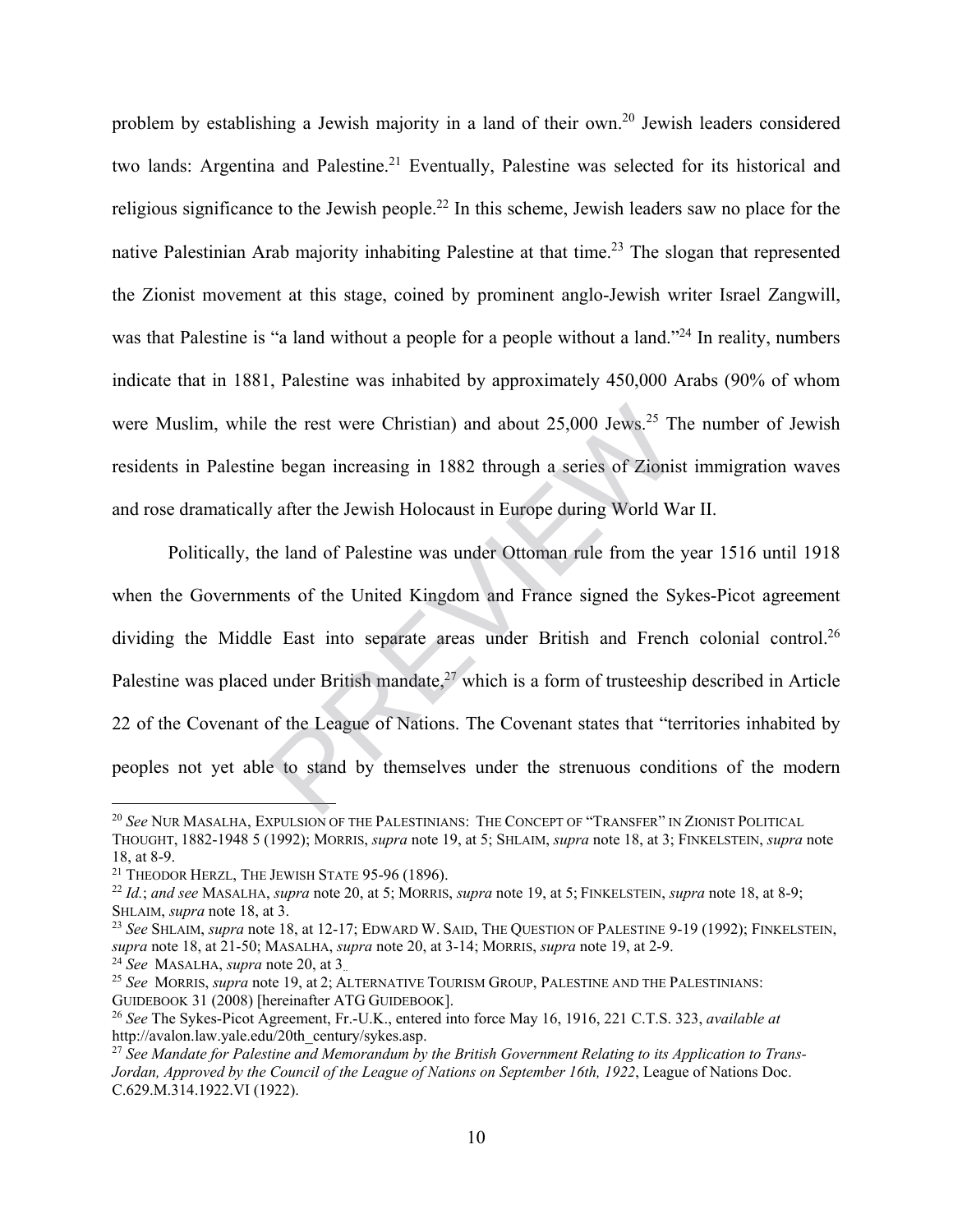world…should be entrusted to advanced nations who by reason of their resources, their experience or their geographical position can best undertake this responsibility… until such time as they are able to stand alone."28 In November 1917, the United Kingdom's Foreign Secretary Arthur Balfour sent a letter to the leader of the British Jewish community "giving" Palestine to the Jewish people to establish their homeland.29 Subsequently, Jewish immigration to Palestine steadily increased, and Jewish leaders initiated discussions on transferring Palestinian Arabs outside of Palestine.30 Clashes between Palestinians and Jews in Palestine broke out, making it harder for the British to maintain control over the two populations. Progressively, the idea that once seemed impossible – transferring Palestinians outside Palestine to other Arab countries – gained mainstream Jewish support.

There were several attempts by Palestinians to protest and revolt against the British and Zionist acquisition of land, but with little impact on the British mandate government.<sup>31</sup> The British were eventually faced with a vigorous challenge from the Jewish population of Palestine. Due to perceived weakness of the Palestinian people, Zionist leaders viewed Britain as the real obstacle to the creation of a Jewish State. Some Jewish terrorist organizations, such as the In to maintain control over the two populations. Progress<br>
Suble – transferring Palestinians outside Palestine to ot<br>
ewish support.<br>
Everal attempts by Palestinians to protest and revolt as<br>
of land, but with little impac

1

CONFLICT 342 (2011).<br><sup>30</sup> For a full account on the concept of "Transfer" in Zionist political thought, *see* MASALHA, *supra* note 20, at 5.<br><sup>31</sup> See TED SWEDENBURG, MEMORIES OF REVOLT: THE 1936-1939 REBELLION AND THE PAL PAST (2003); ABDEL WAHAB AHMED ABDEL RAHMAN, BRITISH POLICY TOWARDS THE ARAB REVOLT IN

<sup>&</sup>lt;sup>28</sup> *See* League of Nations Covenant art. 22.<br><sup>29</sup> The Balfour Declaration, Nov. 2, 1917, *reprinted in* Report of the United Nations Special Committee on Palestine, vol. 2, U.N. Doc. A/364/ADD.1, Annex 19

<sup>[</sup>hereinafter the Balfour Declaration] (stating "[h]is Majesty's government view with favour the establishment in Palestine of a national home for the Jewish people, and will use their best endeavours to facilitate the achievement of this object, it being clearly understood that nothing shall be done which may prejudice the civil and religious rights of existing non-Jewish communities in Palestine, or the rights and political status enjoyed by Jews in any other country."); *and see* JONATHAN SCHNEER, THE BALFOUR DECLARATION: THE ORIGINS OF THE ARAB-ISRAELI

PALESTINE, 1936-1939 (1971); GHASSAN KANAFANI, THE 1936-1939 REVOLT IN PALESTINE (English trans., New York: Committee For a Democratic Palestine, 1982), *available at* 

http://www.newjerseysolidarity.org/resources/kanafani/kanafani4.html#contents (last visted Nov. 1, 2014); Ted Swedenburg, *The Role of the Palestinian Peasantry in the Great Revolt* in *Islam, Politics, and Social Movements*, *in*  ISLAM, POLITICS AND SOCIAL MOVEMENTS 169 (Edmund Burke, Ira Marvin Lapidus, eds., 1988).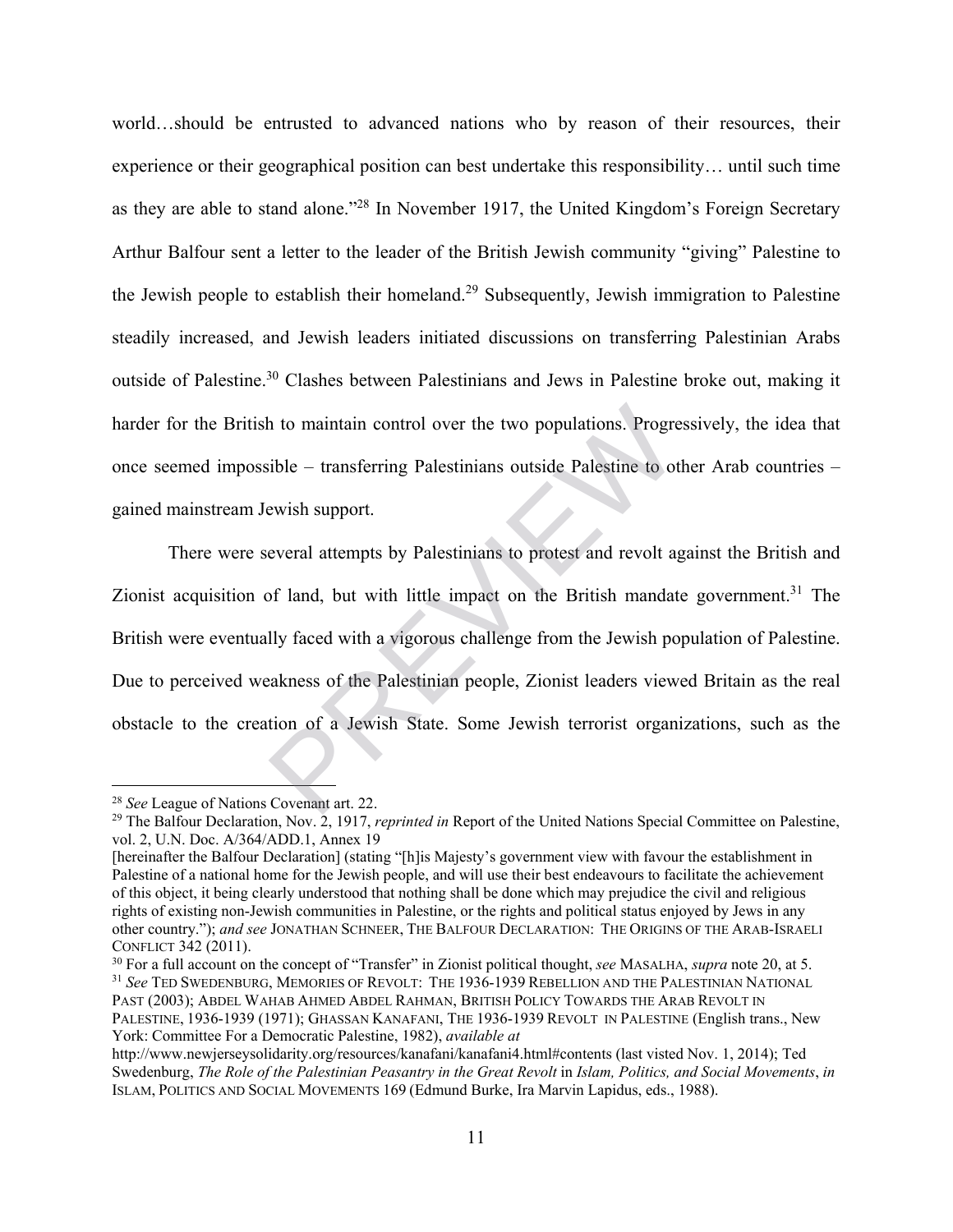National Military Organization, "Irgun," and Freedom Fighters for Israel, "Stren Ganag," attacked British headquarters, police stations, and banks.<sup>32</sup> Britain, failing to mediate a solution between the Palestinian and Jewish populations in Palestine referred the situation in Palestine to the United Nations.33 On May 14, 1947 the United Nations established The United Nations Special Committee on Palestine (UNSCOP) to meet with leaders from both sides. UNSCOP conducted several briefings and visited Palestine, other Arab countries, and Jewish Holocaust survivors' camps.<sup>34</sup> Eventually the committee reached a decision. On November 29, 1947 the UN General Assembly (UNGA) passed Resolution 181 approving a partition plan and splitting Palestine into two states, a Jewish state and a Palestinian Arab one.<sup>35</sup> Although, in 1947, the Jewish population made up only about a third of the population in Palestine,<sup>36</sup> UN Resolution 181 proposed a partition plan awarding 55% of the Palestinian territory to the Jewish State, with 42% allocated to the Arab Palestinian state. The remaining territory, comprising Jerusalem and Bethlehem, was designated as an international region.<sup>37</sup> Arab states voted against the partition plan viewing it as unjust to the indigenous Palestinian majority. As a result, war broke out. bly (UNGA) passed Resolution 181 approving a partitititates, a Jewish state and a Palestinian Arab one.<sup>35</sup> Al<br>nade up only about a third of the population in Palest<br>tion plan awarding 55% of the Palestinian territory to t

### The War of 1948: Israeli Independence and Palestinian Catastrophe

Hostilities broke out between the Jewish and Palestinian residents of Palestine after the adoption of UN Resolution 181 in December 1947, resulting in deaths on both sides and the

<sup>32</sup> *See* MORRIS, *supra* note 19, at 29–31; SHLAIM, *supra* note 18, at 24-5; ILAN PAPPÉ, THE ETHNIC CLEANSING OF PALESTINE 25 (2007).<br><sup>33</sup> See SHLAIM, *supra* note 18, at 24; MORRIS, *supra* note 19, at 30, 37.<br><sup>34</sup> ILAN PAPPÉ, THE MAKING OF THE ARAB-ISRAELI CONFLICT, 1947-51 17–32 (1992).<br><sup>35</sup> See Future Government of Palestine, G.A

G.A. Res. 181 (II)] (establishing the future government of Palestine).

<sup>36</sup> *See* VICTOR KATTAN, FROM COEXISTENCE TO CONQUEST: INTERNATIONAL LAW AND THE ORIGINS OF THE ARAB-ISRAEL 141 (2009) ("608,230 Jews out of a total population of 1,972,560"); Henry Cattan, *Recollections on the* 

<sup>&</sup>lt;sup>37</sup> See MORRIS, supra note 19, at 63; ATG GUIDEBOOK, supra note 25, at 34; PAPPÉ, supra note 34, at 35; SAMIH K. FARSOUN & NASEER ARURI, PALESTINE AND THE PALESTINIANS 72–75 (1998); CATHY HARTLEY & PAUL COSSALI, SURVEY OF ARAB-ISRAELI RELATIONS 52-3 (2004); G.A. Res. 181 (II), *supra* note 35; *see generally* MASALHA, *supra* note 20.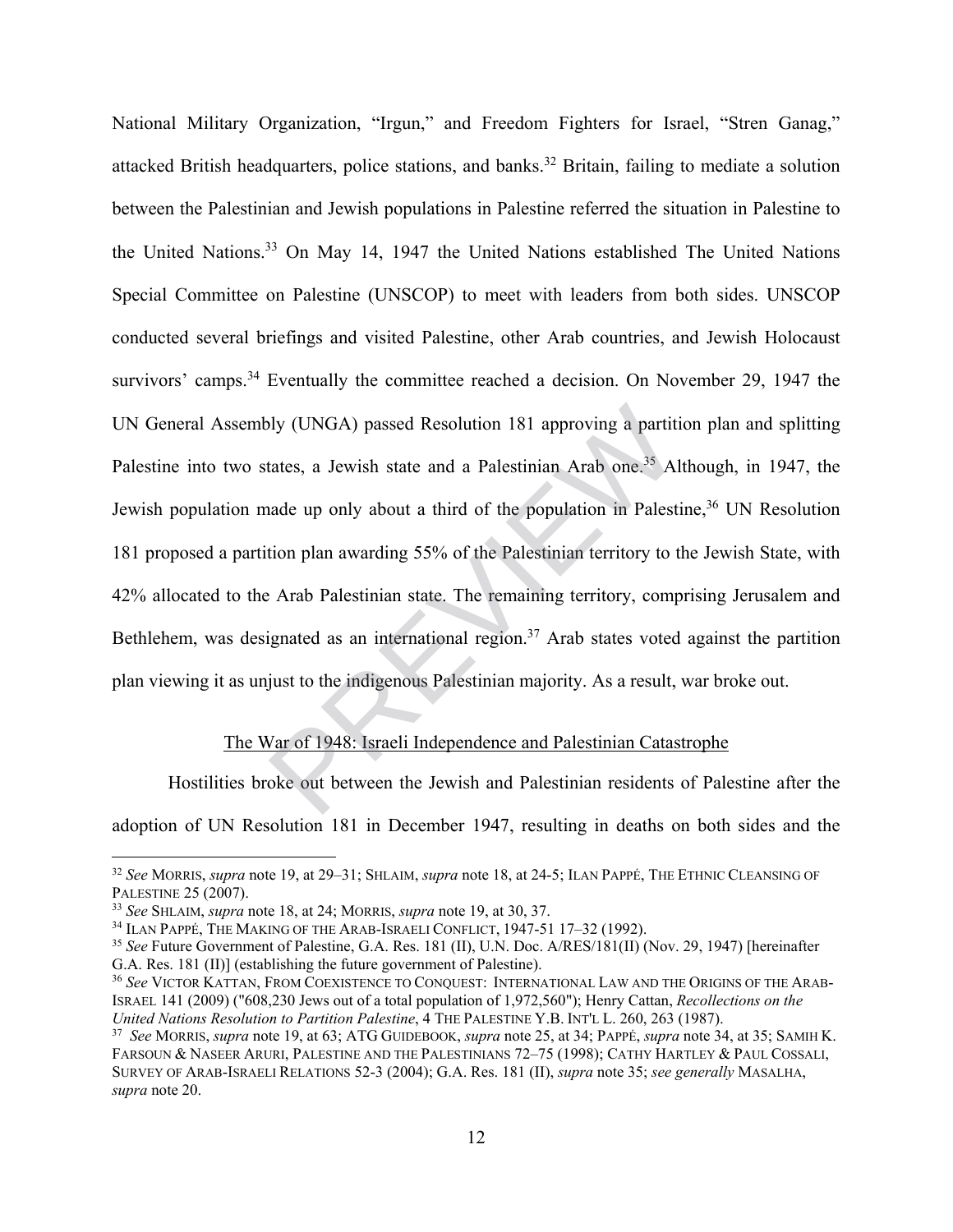expulsion of huge numbers of Palestinians from their land.<sup>38</sup> The conflict was an unequal one— Palestinians lacked proper military training and weapons while the Jewish population in Palestine possessed the strongest armed military in the region. In March 1948, the Haganah, a Jewish paramilitary organization that operated in Palestine from 1920 to 1948,<sup>39</sup> gained control of the areas of the new Jewish State and expelled Palestinian Arabs within those areas. 40 Plan Dalet ("Plan D") resulted in damage to Palestinian Arab communities and expulsion of large numbers of Palestinians.<sup>41</sup> Several scholars, including the Israeli New Historians, argue that Plan D contributed to the development of the transfer strategy implemented by the Government of Israel resulting in the expulsion of Palestinians from their lands.<sup>42</sup> On the other hand, older Israeli historians and politicians argue that Plan D was simply defensive in nature, in that Israel was ensuring control over the territory assigned to the Jews by the UN Partition Plan Resolution 181, and protecting the Jewish territory from any future Arab invasion.<sup>43</sup> The official Israeli argument justified Israeli practices and policies against Palestinians in the name of Israel's security, i.e. protecting the Jewish population of Israel. Later, Israel's security argument became the basis for movement restrictions imposed on the Palestinians. e development of the transfer strategy implemented by<br>he expulsion of Palestinians from their lands.<sup>42</sup> On t<br>I politicians argue that Plan D was simply defensive in<br>I over the territory assigned to the Jews by the UN Part

On the eve of May 14, 1948 David Ben-Gurion,<sup>44</sup> the primary founder and first Prime

<sup>38</sup> *See* PAPPÉ, *supra* note 34; *see* MARK A. TESSLER, A HISTORY OF THE ISRAELI-PALESTINIAN CONFLICT (1994);

<sup>&</sup>lt;sup>39</sup> See Lexicon of Zionism, ISRAEL MINISTRY OF FOREIGN AFFAIRS (Sept. 22, 2003), available at

http://www.mfa.gov.il/mfa/aboutisrael/history/pages/lexicon%20of%20zionism.aspx#H (explaining Haganah); Ricky-Dale Calhoun, *Arming David: The Haganah's Illegal Arms Procurement Network in the United States 1945- <sup>49</sup>*, 36 J. PALESTINE STUD. 22 (2007). 40 *See* Walid Khalidi, *Plan Dalet Revisited: Master Plan for the Conquest of Palestine*, 18 J. PALESTINE STUD. 3

<sup>(1988).&</sup>lt;br><sup>41</sup> See id. at 8; PAPPÉ, *supra* note 34, at 86-126.

<sup>&</sup>lt;sup>42</sup> See SHLAIM, *supra* note 18, at 31.<br><sup>43</sup> See David Tal, War in Palestine, 1948: Strategy and Diplomacy 87 (2004); *see also* Yoav Gelber,<br>Palestine, 1948: War, Escape and the Emergence of the Palestinian Refugee Probl <sup>44</sup> SHABTAI TEVETH, BEN-GURION AND THE PALESTINIAN ARABS: FROM PEACE TO WAR (1985); Shay Hazkani, *Catastrophic Thinking: Did Ben-Gurion Try to Rewrite History?*, HAARETZ, May 16, 2013, *available at*

http://www.haaretz.com/weekend/magazine/catastrophic-thinking-did-ben-gurion-try-to-rewrite-history.premium-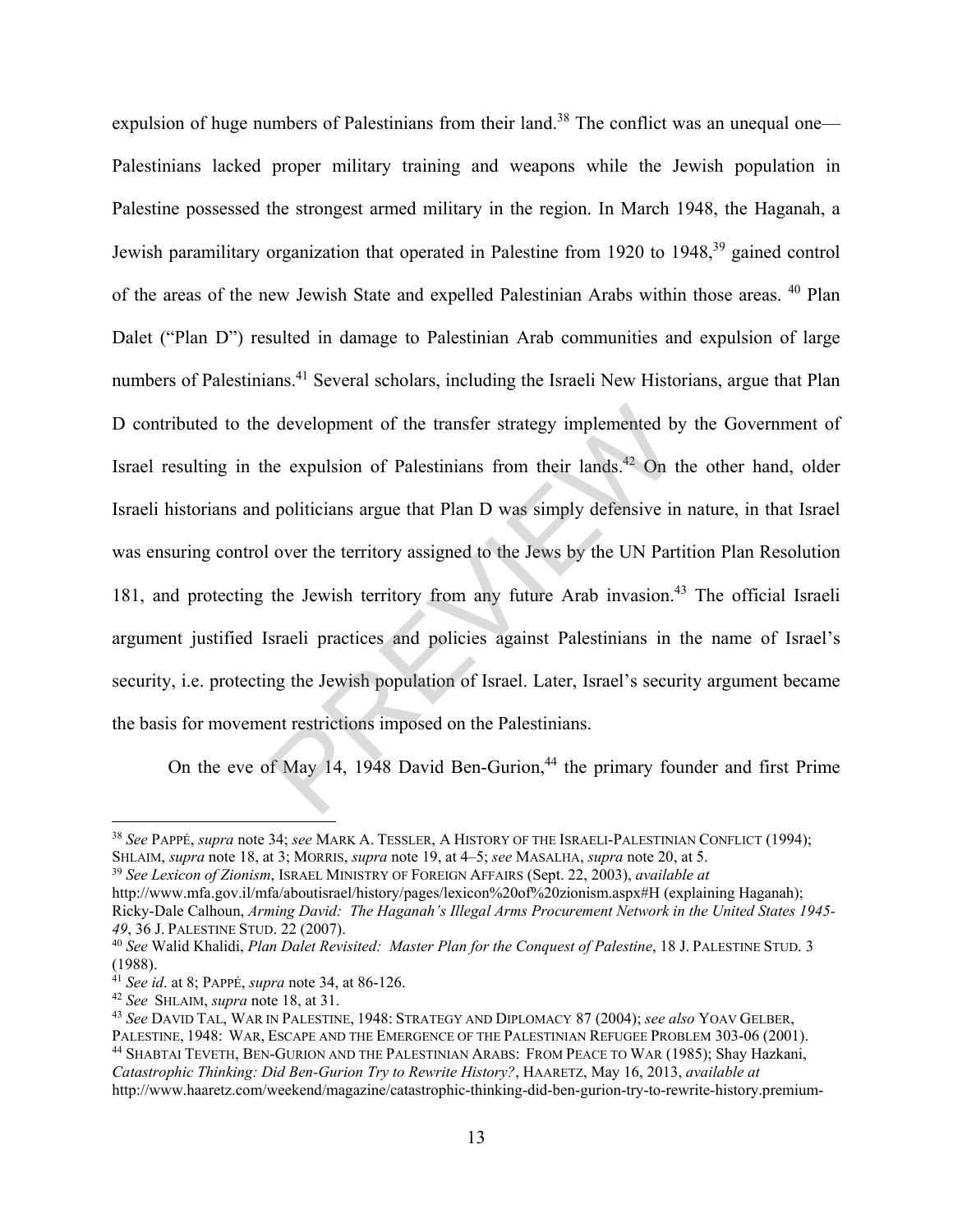Minister, announced the birth of the State of Israel, marking a new phase in the Palestinian-Israeli conflict. Subsequently, the armies of Egypt, Trans-Jordan, Syria, Lebanon, and Iraq intervened, sending troops to assist the Palestinians in fighting the newly established Israeli state, beginning the 1948 War.<sup>45</sup> In spite of this assistance, the number of Arab troops did not match the strength of the Israeli forces. Moreover, King Abduallah of Trans-Jordan was cautious in fully assisting the Palestinians, as he had hoped to annex the Arab parts of Palestine while the Jewish state remained intact.46 The war resulted in the expulsion of more than 700,000 Palestinians from their lands; $47$  they became refugees throughout the Arab world. Israel decisively won the war, conquering 70% of the land of Palestine (and thus far exceeding the initial grant to Israel under the UN Partition Plan). The newly established Israeli state had a population of 716,000 Jews and 92,000 Palestinians.<sup>48</sup> After the war, King Abdullah of Trans-Jordan annexed the West Bank area of Palestine while the southern part of the Gaza Strip was placed under Egyptian military administration.49 Today, Israel celebrates the 1948 War as the War of Independence, while the war is considered by Palestinians as *al-Nakba* or "the catastrophe," marking hundreds of thousands of deaths and expulsions.50 Later in 1964, the heir lands;<sup>47</sup> they became refugees throughout the<br>war, conquering 70% of the land of Palestine (and the<br>1 under the UN Partition Plan). The newly establishe<br>90 Jews and 92,000 Palestinians.<sup>48</sup> After the war, King<br>West B

<sup>1.524308</sup>*; Zionist Leaders: David Ben-Gurion 1886-1973*, ISRAELI MINISTRY OF FOREIGN AFFAIRS,

http://www.mfa.gov.il/mfa/aboutisrael/history/pages/zionist%20leaders-%20david%20ben-gurion.aspx.<br><sup>45</sup> See SHLAIM, *supra* note 18, at 28–53; MORRIS, *supra* note 19, at 180–263.<br><sup>46</sup> See SHLAIM, *supra* note 18, at 30–40;

Economic Survey Mission for the Middle East, delivered to the Security Council and the General Assembly 21, U.N. Doc. A/AC.25/6/Part.1 (Dec. 28, 1949); U.N. General Assembly, Conciliation Commission for Palestine, General Progress Report and Supplementary Report of the United Nations Conciliation Commission for Palestine, covering the Period from 11 December 1949 to 23 October 1950, delivered to the Security Council and the General Assembly, G.A. Res. 1367, U.N. GAOR, 5th Sess., Supp. No. 18, U.N. Doc. A/1367/Rev (Oct. 23, 1950); *see also* MASALHA, *supra* note 20, at 175; SHLAIM, *supra* note 18, at 31; ATG GUIDEBOOK, *supra* note 25, at 35; HARTLEY

<sup>&</sup>lt;sup>48</sup> See Steven Rousso-Schindler, Israeli and Palestinian National Narratives: National and Individual Constructions, Social Suffering Narratives, and Everyday Performances xi (June 29, 2007) (Ph.D. Dissertation, University of Southern California) (on file with University of Southern California Libraries).<br><sup>49</sup> See ATG GUIDEBOOK, *supra* note 25, at 36; SHLAIM, *supra* note 18, at 66.

<sup>49</sup> *See* ATG GUIDEBOOK, *supra* note 25, at 36; SHLAIM, *supra* note 18, at 66. 50 *See* SHLAIM, *supra* note 18, at 28; ATG GUIDEBOOK, *supra* note 25, at 34–5.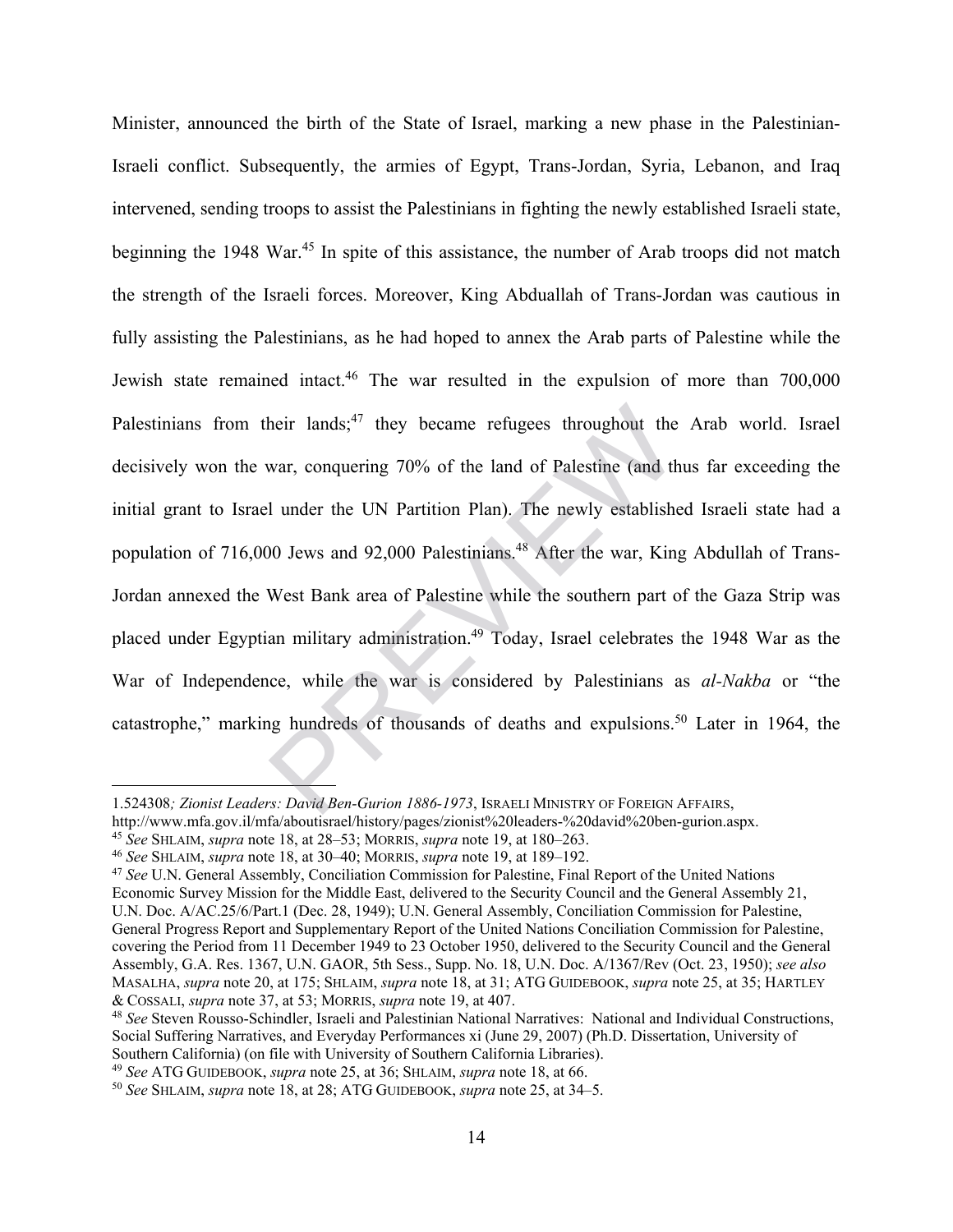Palestinian Liberation Organization ("PLO") was established as the sole legitimate representative of Palestinians everywhere; the PLO would play an essential role in the future of the Palestinian people in the years to come.<sup>51</sup>

### 1967 War: Occupying the West Bank and Gaza Strip

On June 5, 1967, Israel launched a surprise attack on Egypt, Jordan, and Syria. The opinions on why Israel launched the attack vary, with some describing it as a war of aggression by Israel to capture territory, and some characterizing it as a defensive response to a planned Egyptian attack.<sup>52</sup> Other scholars maintain that it was an unplanned, uncontrolled war resulting from a sliding crisis. $53$ 

In the Six Days War, also known as the 1967 War, Israel conquered the Golan Heights from Syria, the West Bank and East Jerusalem from Jordan, and the Gaza Strip and Sinai Peninsula from Egypt.<sup>54</sup> A military government was established for these areas, which promulgated military orders applicable to the residents of the occupied territories. The UN Security Council issued Resolution 242 requiring the "withdrawal of Israel armed forces from territories occupied in the recent conflict" and stated the "inadmissibility of the acquisition of territory by war."55 In spite of the UN resolution, Israel refuses to this day to end the occupation ther scholars maintain that it was an unplanned, uncors<sup>53</sup><br>says War, also known as the 1967 War, Israel conquere<br>st Bank and East Jerusalem from Jordan, and the C<br>ypt.<sup>54</sup> A military government was established for<br>y order

<sup>51</sup> *See* Rashid Hamid, *What is the PLO?*, 4 PALESTINE STUD., no. 4, 1975, at 90; *Department of International Relations*, PALESTINIAN LIBERATION ORGANIZATION, http://www.dair.plo.ps/beta/V1/index.php?placeId=102 (last visited Nov. 1, 2014) . 52 *See* CATTAN, *supra* note 3, at 100–110; MICHAEL B. OREN, SIX DAYS OF WAR: JUNE 1967 AND THE MAKING OF

THE MODERN MIDDLE EAST (2002); JOHN QUIGLEY, THE SIX-DAY WAR AND ISRAELI SELF-DEFENSE: QUESTIONING THE LEGAL BASIS FOR PREVENTIVE WAR (2013); AMI GLUSKA, THE ISRAELI MILITARY AND THE ORIGINS OF THE

<sup>1967</sup> WAR: GOVERNMENT, ARMED FORCES AND DEFENCE POLICY 1963–67 (2007).<br><sup>53</sup> AVI SHLAIM & WILLIAM ROGER LOUIS, THE 1967 ARAB-ISRAELI WAR: ORIGINS AND CONSEQUENCES 5–8 (2012).<br><sup>54</sup> See SHLAIM, *supra* note 18, at 241-64; ATG *supra* note 37, at 57-8; *see also* TOM SEGEV, 1967: ISRAEL, THE WAR, AND THE YEAR THAT TRANSFORMED THE MIDDLE EAST (2007) (discussing whether the strike by the Government of Israel was defensive and preemptive); TESSLER, *supra* note 38, at 378-98; Yehuda Z. Blum, *The Missing Reversioner: Reflections on the Status of Judea* 

<sup>&</sup>lt;sup>55</sup> *See* S.C. Res. 242, U.N. Doc. 242 S/RES/242 (Nov. 22, 1967).